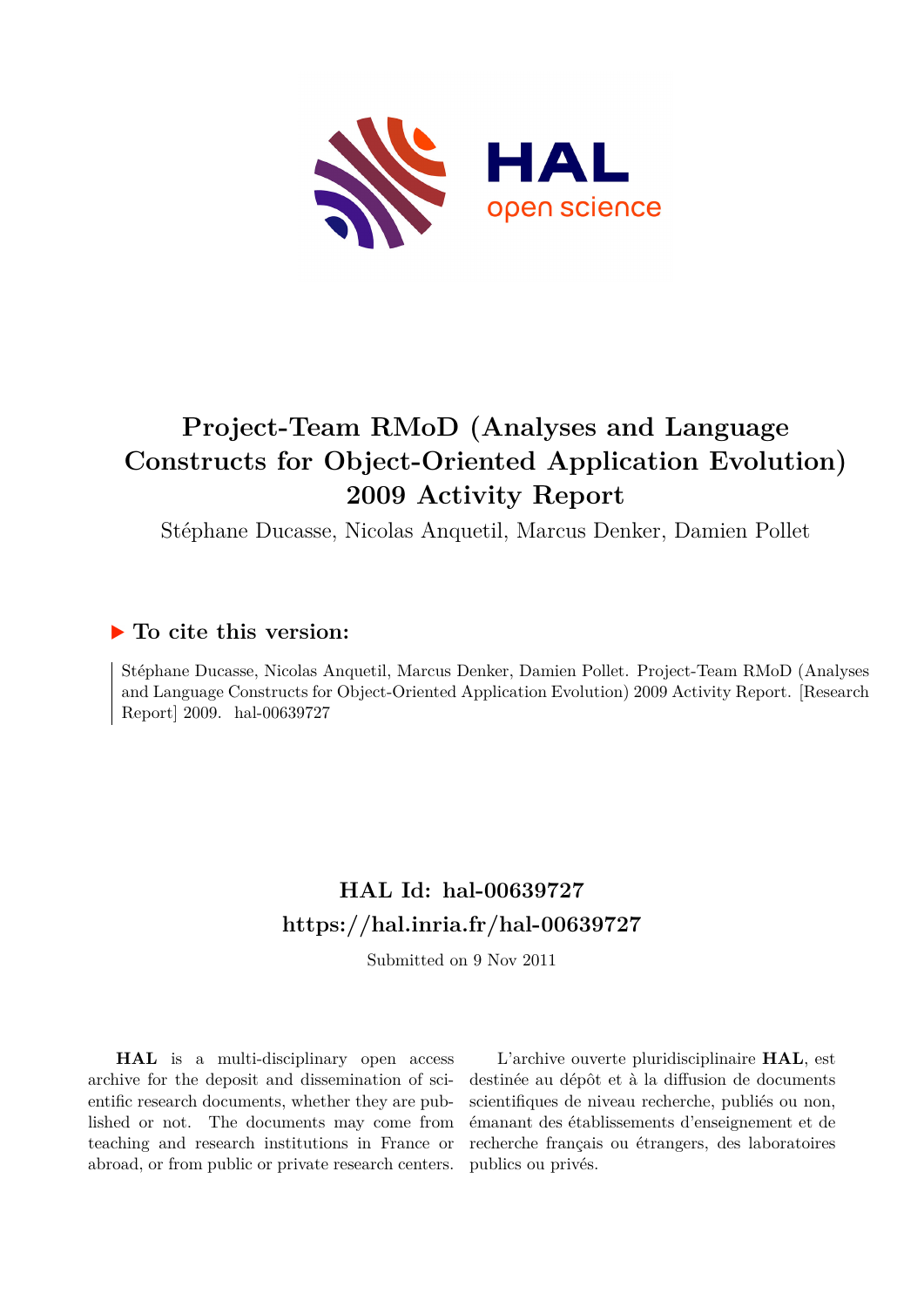

[INSTITUT NATIONAL DE RECHERCHE EN INFORMATIQUE ET EN AUTOMATIQUE](http://www.inria.fr)

# *[Project-Team RMoD](http://www.inria.fr/recherche/equipes/rmod.en.html)*

# *Analyses and Language Constructs for Object-Oriented Application Evolution*

*[Lille - Nord Europe](http://www.inria.fr/inria/organigramme/fiche_ur-lille.fr.html)*



Theme : Distributed Systems and Services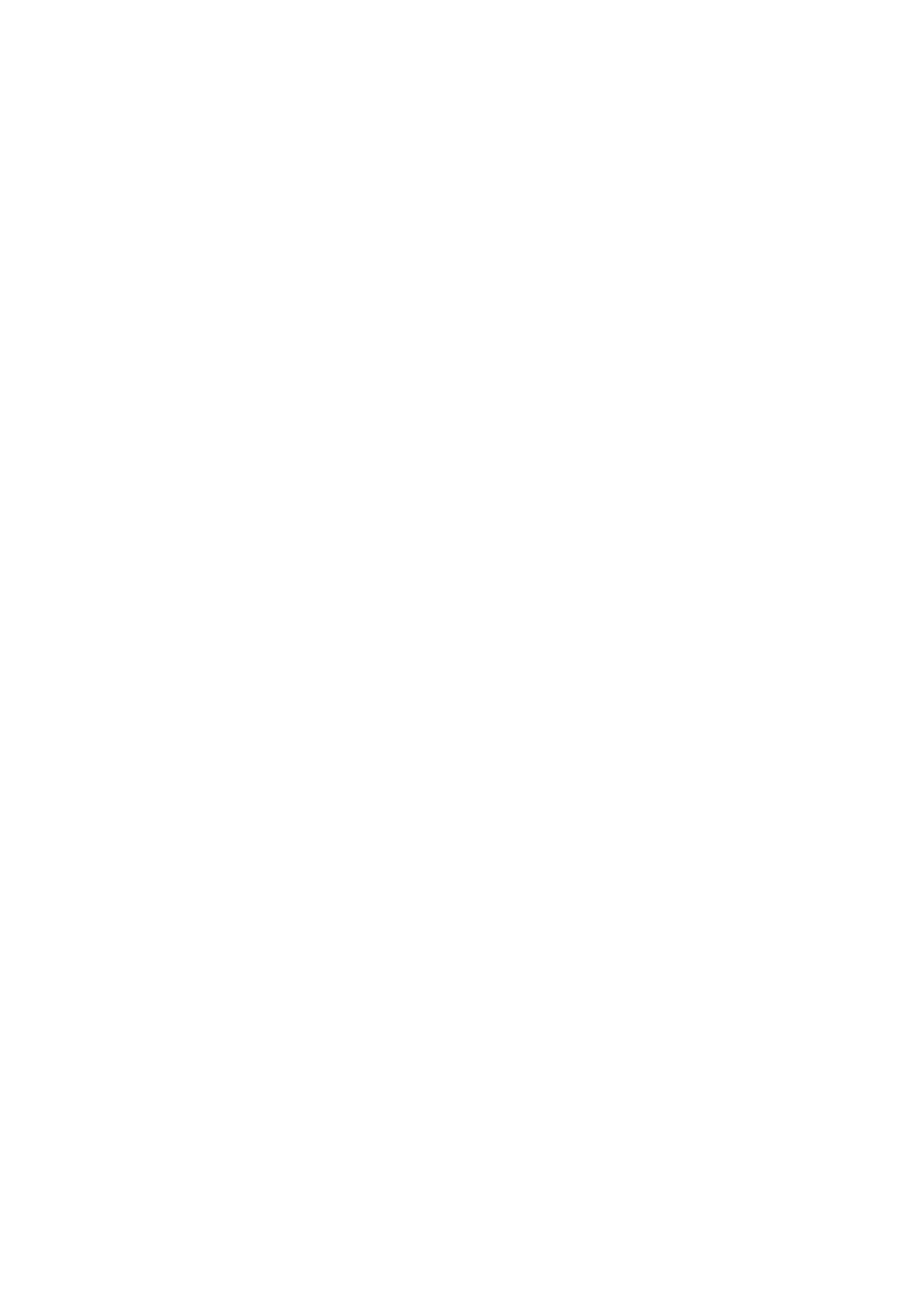# Table of contents

| 1. | <b>Team</b>                                                                                                                                                                                                                    |                         |
|----|--------------------------------------------------------------------------------------------------------------------------------------------------------------------------------------------------------------------------------|-------------------------|
| 2. | Overall Objectives (and according to the control of the control of the control of the control of the control of the control of the control of the control of the control of the control of the control of the control of the c |                         |
|    | 2.1.<br>Introduction                                                                                                                                                                                                           | 1                       |
|    | 2.2.<br>Reengineering and remodularization                                                                                                                                                                                     | 1                       |
|    | Constructs for modular and secure programming<br>2.3.                                                                                                                                                                          | $\overline{2}$          |
|    | 2.4.<br>Highlights                                                                                                                                                                                                             | $\overline{2}$          |
| 3. |                                                                                                                                                                                                                                | $\overline{2}$          |
|    | 3.1.<br>Software Reengineering                                                                                                                                                                                                 | $\overline{2}$          |
|    | Tools for understanding applications at large: packages/modules<br>3.1.1.                                                                                                                                                      | $\overline{\mathbf{3}}$ |
|    | 3.1.2. Remodularization analyses                                                                                                                                                                                               | $\overline{\mathbf{3}}$ |
|    | 3.1.3. Software Quality                                                                                                                                                                                                        | 5                       |
|    | 3.2. Language Constructs for Modular Design                                                                                                                                                                                    | 5                       |
|    | 3.2.1. Traits-based program reuse                                                                                                                                                                                              | 5                       |
|    | Reconciling Dynamic Languages and Security<br>3.2.2.                                                                                                                                                                           | 6                       |
| 4. |                                                                                                                                                                                                                                |                         |
|    | 4.1.<br>Moose                                                                                                                                                                                                                  | $\overline{7}$          |
|    | 4.2.<br>Pharo                                                                                                                                                                                                                  | $\overline{7}$          |
| 5. |                                                                                                                                                                                                                                | 8                       |
|    | 5.1.<br>Architecture                                                                                                                                                                                                           | 8                       |
|    | 5.2.<br>Package understanding and Assessing                                                                                                                                                                                    | 8                       |
|    | Software Quality<br>5.3.                                                                                                                                                                                                       | 9                       |
|    | Tools Infrastructure<br>5.4.                                                                                                                                                                                                   | 9                       |
|    | 5.5.<br><b>IDE</b> for Reengineers                                                                                                                                                                                             | 10                      |
|    | 5.6.<br><b>Traits</b>                                                                                                                                                                                                          | 10                      |
|    | 5.7.<br><b>Constructs for Reflective Secure Languages</b>                                                                                                                                                                      | 11                      |
|    | Dynamic Web Development<br>5.8.                                                                                                                                                                                                | 11                      |
| 6. |                                                                                                                                                                                                                                |                         |
| 7. |                                                                                                                                                                                                                                |                         |
|    | 7.1. National Initiatives                                                                                                                                                                                                      | 12                      |
|    | 7.2. Exterior research visitors                                                                                                                                                                                                | 12                      |
|    | 7.3. European Initiatives                                                                                                                                                                                                      | 12                      |
|    | 7.3.1. IAP MoVES                                                                                                                                                                                                               | 12                      |
|    | 7.3.2. Réseau ERCIM Software Evolution                                                                                                                                                                                         | 13                      |
|    | Associated Team with University of Bern and Montréal (REMOOSE)<br>7.3.3.                                                                                                                                                       | 13                      |
|    | 7.4.<br><b>International Initiatives</b>                                                                                                                                                                                       | 14                      |
| 8. |                                                                                                                                                                                                                                | 15                      |
|    | Scientific Community Animation<br>8.1.                                                                                                                                                                                         | 15                      |
|    | 8.1.1. Examination Committees                                                                                                                                                                                                  | 15                      |
|    | 8.1.2.<br>Scientific Community Animation                                                                                                                                                                                       | 15                      |
|    | Teaching<br>8.2.                                                                                                                                                                                                               | 16                      |
| 9. |                                                                                                                                                                                                                                | .17                     |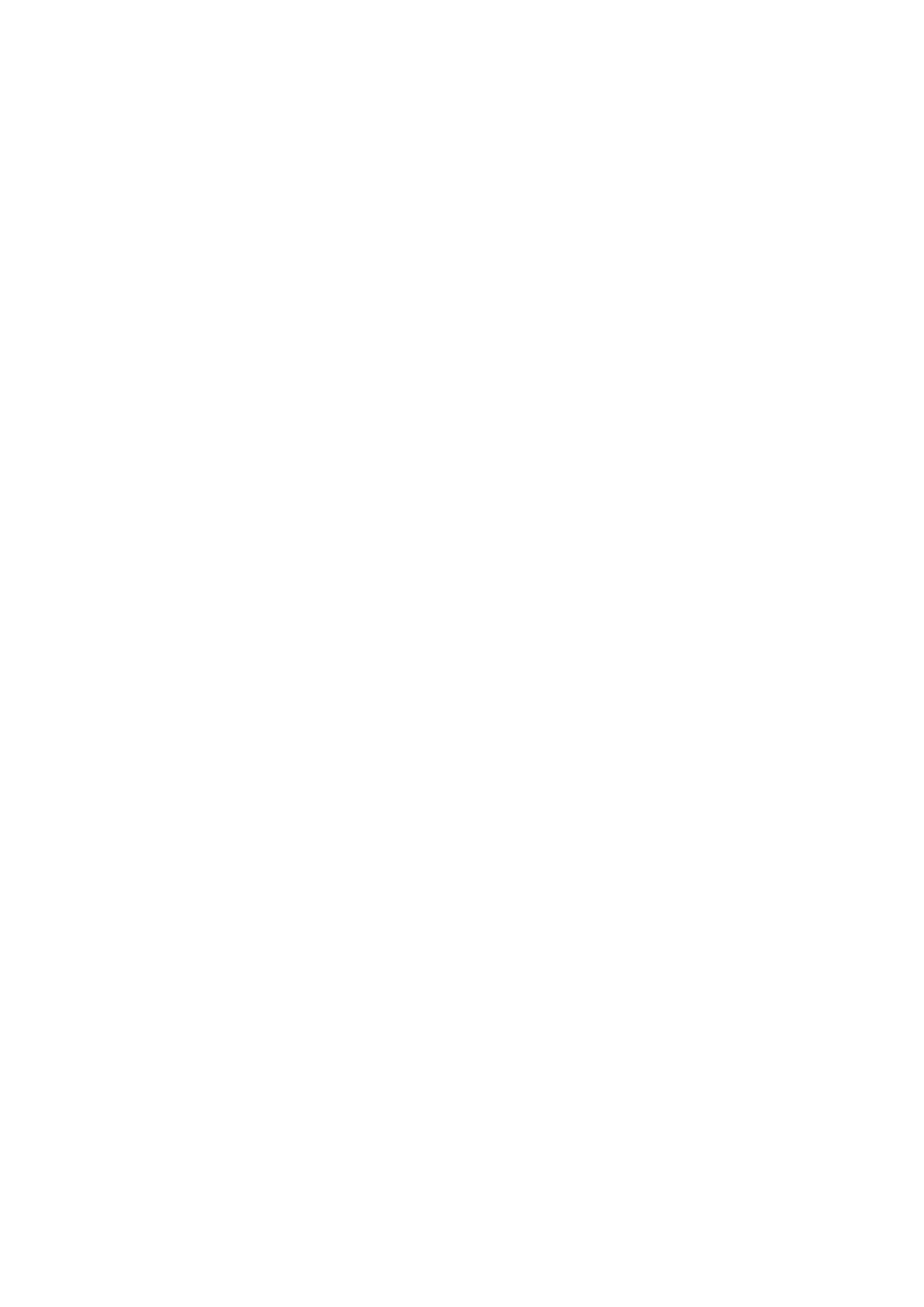*The RMod team has been created on February 2009 and became an Inria project on October 2009 TODO: to check.*

# <span id="page-5-0"></span>1. Team

#### Research Scientist

Stéphane Ducasse [ Team leader, Research Director (DR2) INRIA, HdR ] Marcus Denker [ Research Associate (CR2), INRIA ]

#### Faculty Member

Damien Pollet [ Associate Professor (MCF) USTL – Telecom Lille 1 ] Nicolas Anquetil [ Associate Professor (MCF) USTL – IUT ]

#### Technical Staff

Cyrille Delaunay [ Associate Engineer from INRIA ]

#### PhD Student

Hani Abdeen [ INRIA ] Jannik Laval [ INRIA ] Jean-Baptiste Arnaud [ Ministère de l'éducation et de la recherche scientifique ] Veronica Uquillaz-Gomez [ Vrije Universiteit Brussels ] Gwenael Casaccio [ Bourse Région ]

#### Post-Doctoral Fellow

Simon Denier [ PostDoc Inria ] Jean-Rémy Falleri [ PostDoc Inria ]

#### Administrative Assistant

<span id="page-5-1"></span>Marie-Bénédicte Dernoncourt [ Secretary (SAR) Inria ]

# 2. Overall Objectives

# 2.1. Introduction

<span id="page-5-2"></span>RMoD's general vision is summarized as follows:

*How to help development teams to maintain and evolve their software programs?*

This vision is refined in two objectives which are treated from two complementary perspectives: remodularization and modularity constructs. These two views are the two faces of a same coin: maintenance could be eased with better engineering and analysis tools and programming language constructs could let programmers define more modular applications.

# 2.2. Reengineering and remodularization

<span id="page-5-3"></span>While applications must evolve to meet new requirements, few approaches analyze the implications of their original structure (modules, packages, classes) and their transformation to support their evolution. Our research for the coming years will focus on the *remodularization* of object-oriented applications. There is a limited number of approaches to understand, analyze and restructure large legacy systems. Automated approaches including clustering algorithms are not satisfactory because they often ignore user inputs. Our vision is that we need better approaches to support the transformation of existing software. The reengineering challenge tackled by RMoD is formulated as follows:

*How to help remodularize existing software applications?*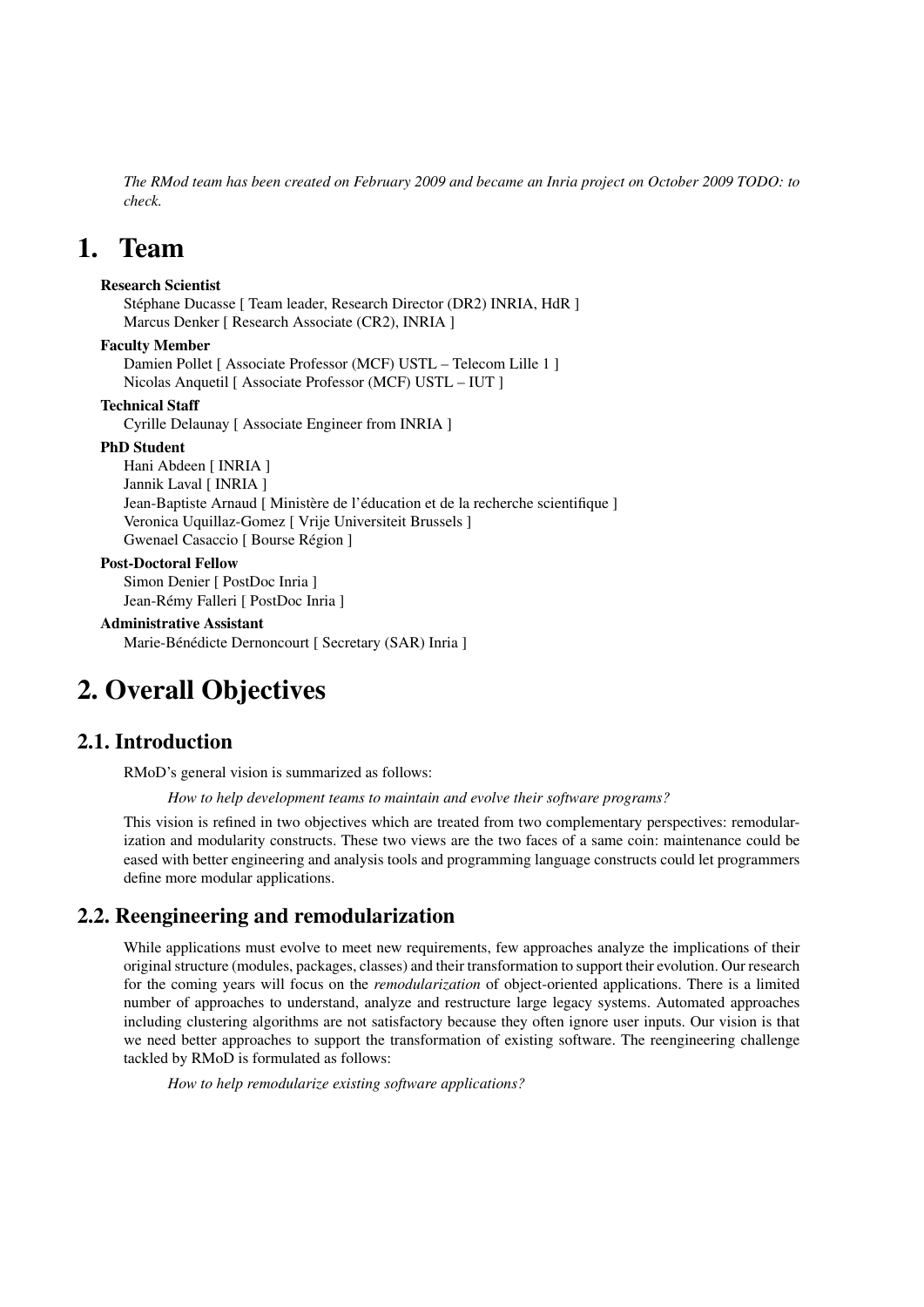We are going to develop analyses and algorithms to remodularize object-oriented applications: either at the same paradigmatic level (modules/packages) or for a migration towards other abstractions such as components or aspects. This is why in a first period, we are going to study and build tools to support the *understanding of applications* at the level of packages and modules. This will allow us to understand the results of the *analyses* that we will build in a second period. Finally we are going to work on migrations directed by the results of our analysis. We plan to support the migration process by providing feedback on the impact of the suggested transformations. These steps will be implemented on top of the Moose reengineering environment and validated on large open-source applications in different languages such as JBoss, ArgoUML or Squeak.

# 2.3. Constructs for modular and secure programming

<span id="page-6-0"></span>Programming languages traditionally assume that the world is consistent. Although different parts of a complex system may only have access to restricted views of the system, the system as a whole is assumed to be globally consistent. Unfortunately, this means that unanticipated changes may have far-reached, harmful consequences for the global health of the system. Using class inheritance to support unanticipated software evolution is proved to be the source of broken typing relations and code duplication, leading to a fragile and complex system . At a micro level, single class inheritance suffers from lack of adaptation, and the complexity of multiple inheritance is known to not be an alternative. At a macro-level, traditional packaging systems mainly deal with name resolution. In addition, with the pressure to have more secure systems, a modular system is the foundation to support secure applications. However, in the context of dynamic languages, there is a definitive tension between security (confidentiality and integrity) and language flexibility and openness. The language construct challenge tackled by RMoD is formulated as follows:

#### *What are the language modularity constructs to support reuse and security?*

We are going to continue our research effort on traits  $1$  by assessing trait scalability and reuse on a large case study and developing a pure trait-based language. In addition, some efforts will be dedicated to remodularizing a meta-level architecture in the context of the design of a secure dynamic language. Indeed at the extreme, modules and structural control of reflective features are the first steps towards flexible, dynamic, yet secure, languages. As a result, we expect to demonstrate that having adequate composable units and scoping units will help the evolution and recomposition of an application.

# 2.4. Highlights

- <span id="page-6-1"></span>• Moose 4.0, our open-source reengineering platform, was released [\(http://moose.unibe.ch/\)](http://moose.unibe.ch/)
- Pharo 1.0, a new open-source Smalltalk, was released [\(http://www.pharo-project.org\)](http://www.pharo-project.org) with accompanying book [\[38\]](#page-24-0) [\(http://www.pharobyexample.org\)](http://www.pharobyexample.org).
- Stéphane Ducasse and Damien Pollet have published a survey of the state of the art in software architecture reconstruction [\[8\]](#page-21-1) in the IEEE Transactions on Software Engineering (ranked A+). This paper classifies 181 publications and is an extension of earlier work that was itself nominated best paper at the Conference on Software Maintenance and Reengineering in 2007 [\[97\]](#page-28-0).
- The ongoing collaboration on Traits between RMoDand the VUB Software Language Lab lead to an approach of state and visibility control for traits in a language with lexical nesting. The paper [\[29\]](#page-23-0) was accepted at the ECOOP 2009 conference (ranked A+).

# <span id="page-6-2"></span>3. Scientific Foundations

# 3.1. Software Reengineering

<span id="page-6-3"></span>Strong coupling among the parts of an application severely hampers its evolution. Therefore, it is crucial to answer the following questions: How to support the substitution of certain parts while limiting the impact on others? How to identify reusable parts? How to modularize an object-oriented application?

<sup>&</sup>lt;sup>1</sup>Traits are groups of methods that can be composed orthogonally to simple inheritance. However contrary to mixin, the class has the control of the composition and conflict management.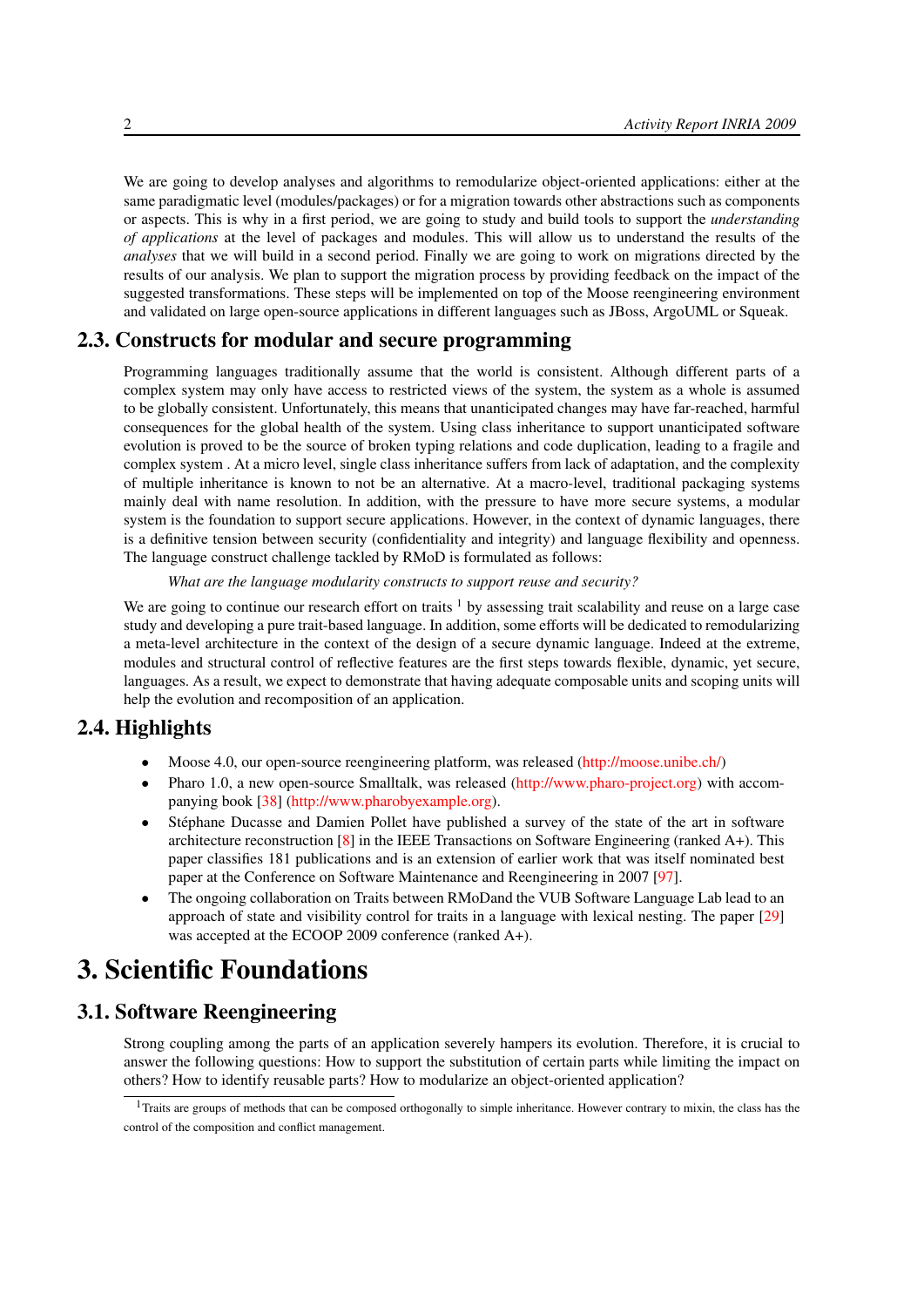Having good classes does not imply a good application layering, absence of cycles between packages and reuse of well-identified parts. Which notion of cohesion makes sense in presence of late-binding and frameworks? Indeed, frameworks define a context that can be extended by subclassing or composition: in this case, packages can have a low cohesion without being a problem for evolution. How to obtain algorithms that can be used on real cases? Which criteria should we select for a given remodularization?

We plan to enrich Moose, our reengineering environment, with a new set of analyses [\[59\]](#page-26-0), [\[57\]](#page-26-1). We decompose our approach in three main and potentially overlapping steps:

- 1. Tools for understanding applications at large: packages/modules,
- 2. Remodularization analyses, and
- <span id="page-7-0"></span>3. Software Quality and Open DashBoard.

#### *3.1.1. Tools for understanding applications at large: packages/modules*

Context and Problems. As we are going to design and evaluate several algorithms and analyses to remodularize applications, we need a way to understand and assess the results we will obtain. Our experience on real application analyses taught us that analyses tend to produce a huge amount of data that we should understand and correlate to the original source code situation [\[58\]](#page-26-2). The problem is that understanding large systems is already difficult [\[111\]](#page-30-0), [\[82\]](#page-27-0), [\[84\]](#page-28-1), [\[77\]](#page-27-1), but in our case we need to understand an existing system *and* the results of our analysis. Parallelism between software programs and cities is commonly used to reason about evolution [\[77\]](#page-27-1), [\[112\]](#page-30-1). While interesting, this metaphor does not scale because location of houses does not have any semantics information related to the connection between classes. A notion of radar has also been proposed [\[55\]](#page-26-3), but this mechanism suffers from the same problem.

Therefore, there is a definitive need to have ways to support the understanding of large applications at the level of their structure.

Research Agenda. We are going to study the problems raised by the understanding of applications at the larger level of granularity such as packages/modules. We will develop a set of conceptual tools to support this understanding. These tools will certainly be visual such as the Distribution Map Software visualization [\[58\]](#page-26-2) or based on the definition of new metrics taking into account the complexity of packages. Such a step is really crucial as a support for the remodularization analyses that we want to perform. The following tasks are currently on going work:

- MoQam. The Qualixo model has been originally implemented on top of the Java platform. An implementation of this model, named MoQam (Moose Quality Assessment Model), is under development in the Moose open-source and free reengineering environment. A first experiment has been conducted [\[78\]](#page-27-2). Exporters from Moose to the Squale software are under development.
- Cohesion Metric Assessment. We are assessing the metrics and practices used originally in the Qualixo model. We are also compiling a number of metrics for cohesion and coupling assessment. We want to assess for each of these metrics their relevance in a software quality setting.
- DSM. Dependency Structure Matrix (DSM), an approach developed in the context of process optimization, has been successfully applied to identify software dependencies among packages and subsystems. A number of algorithms helps organizing the matrix in a form that reflects the architecture and highlights patterns and problematic dependencies between subsystems. However, the existing DSM implementations often miss important information in their visualization to fully support a reengineering effort. We plan to enrich them to improve their usefulness to assess system general structure.

#### *3.1.2. Remodularization analyses*

<span id="page-7-1"></span>Context and Problems. It is a well-known practice to layer applications with bottom layers being more stable that top layers [\[88\]](#page-28-2). Until now, few works have attempted to identify layers in practice: Mudpie [\[110\]](#page-29-0) is a first cut at identifying cycles between packages as well as package groups potentially representing layers. DSM (dependency structure matrix) [\[109\]](#page-29-1), [\[104\]](#page-29-2) seems to be adapted for such a task but there is no serious empirical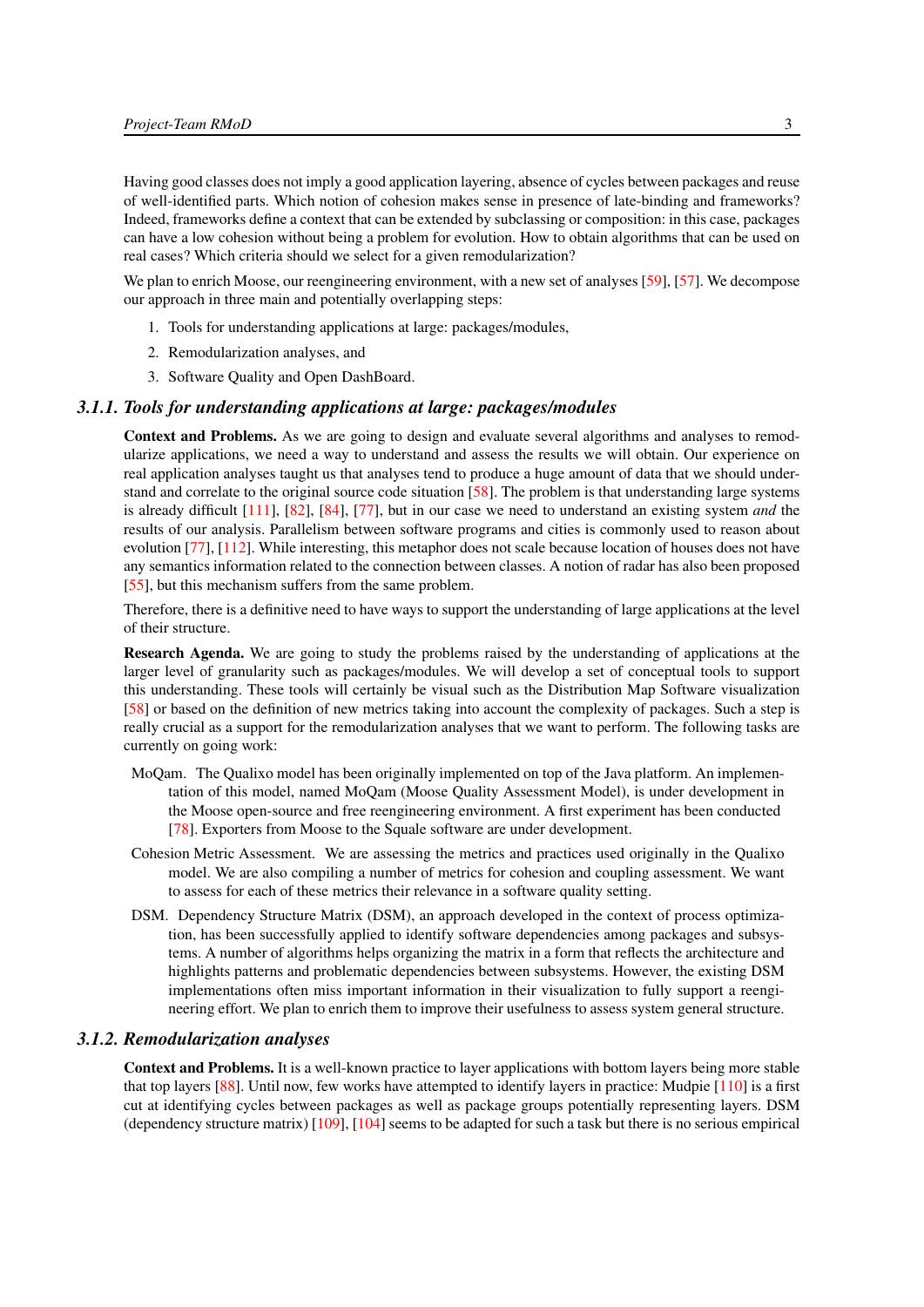experience that validates this claim. From the side of remodularization algorithms, many were defined for procedural languages [\[76\]](#page-27-3). However, object-oriented programming languages bring some specific problems linked with late-binding and the fact that a package does not have to be systematically cohesive since it can be an extension of another one [\[113\]](#page-30-2), [\[62\]](#page-26-4).

Some approaches based on Formal Concept Analysis [\[108\]](#page-29-3) show that such an analysis can be used to identify modules. However the presented example is small and not representative of real code. Other clustering algorithms [\[72\]](#page-27-4), [\[73\]](#page-27-5) have been proposed to identify modules [\[83\]](#page-28-3), [\[94\]](#page-28-4). Once again, the specific characteristics of object-oriented programming are not taken into account. This is a challenge since object-oriented programming tends to scatter classes definitions over multiple packages and inheritance hierarchies. In addition, the existing algorithms or analyses often only work on toy applications. In the context of real applications, other constraints exist such as the least perturbation of the code, minimizing the hierarchy changes, paying attention to code ownership, layers, or library minimization. The approach will have to take into account these aspects.

Many different software metrics exist in the literature [\[81\]](#page-27-6), [\[64\]](#page-26-5), [\[69\]](#page-27-7) such as the McCabe complexity metrics [\[89\]](#page-28-5). In the more specific case of object-oriented programming, assessing cohesion and coupling have been the focus of several metrics. However their success are rather mitigated as the number of critics raised. For example, LCOM [\[53\]](#page-25-0) has been highly criticized [\[63\]](#page-26-6), [\[71\]](#page-27-8), [\[70\]](#page-27-9), [\[41\]](#page-24-1), [\[49\]](#page-25-1), [\[50\]](#page-25-2). Other approaches have been proposed such as RFC and CBO [\[53\]](#page-25-0) to assess coupling between classes. However, many other metrics have not been the subject of careful analysis such as Data Abstraction Coupling (DAC) and Message Passing Coupling (MPC) [\[43\]](#page-25-3), or some of metrics are not clearly specified (MCX, CCO, CCP, CRE) [\[81\]](#page-27-6). New cohesion measures were proposed [\[85\]](#page-28-6), [\[98\]](#page-29-4) taking into account class usage.

Research Agenda. We will work on the following items:

- Characterization of "good" modularization. Any remodularization effort must use a quality function that allow the programer to compare two possible decompositions of the system and choose which one represents a more desirable modularization. Remodularization consists in trying to maximize such a function. The typical function used by most researcher is some measure of cohesion/coupling. However, manual system modularization may rely on many different considerations: implemented functionalities, historical considerations, clients or markets served, ...We want to evaluate various modularization quality functions against existing modularizations to identify their respective strengths and weaknesses.
- Cohesion and coupling metric evaluation and definition. Chidamber's well-known cohesion metric named LCOM has been strongly criticized [\[63\]](#page-26-6), [\[71\]](#page-27-8), [\[70\]](#page-27-9), [\[50\]](#page-25-2). However, the solutions rarely take into account that a class is an incremental definition and, as such, can exist in a several packages at once. For example, LCOM\* flattens inheritance to determine the cohesion of a class. In addition, these metrics are not adapted to packages. We will thus work on the assessment of existing cohesion metrics for classes, define new ones if necessary for packages and work as well as coupling metrics [\[41\]](#page-24-1), [\[49\]](#page-25-1). This work is also related to the notion of software quality treated below.
- Build an empirical validation of DSM and enhancements. We want to assess Dependency Structure Matrix (DSM) to support remodularization. DSM is good to identify cyclic dependencies. Now we want to know if we can identify misplaced classes, groups of packages working as layers. For this purpose we will perform controlled experiments and in a second period apply it on one of the selected case study. Based on these results, we will propose enhanced or a specific DSM.
- Layer identification. We want to propose an approach to identify layer based on a semi-automatic classification of package and class interrelationships that they contain. However, taking into account the wish or knowledge of the designer or maintainer should be supported. We will try to apply different algorithms and adapt them to the specific context of object-oriented programming [\[76\]](#page-27-3).

Within the context of the REMOOSE Associated team with the Geodes group of the DIRO, we plan to use explanation-based constraint programming to help remodularization. It is not clear if this will work but several research questions are worth to be investigated: how to model a remodularization situation as a declarative set of constraints? Is this model explanation-based constraint programming useful and scalable?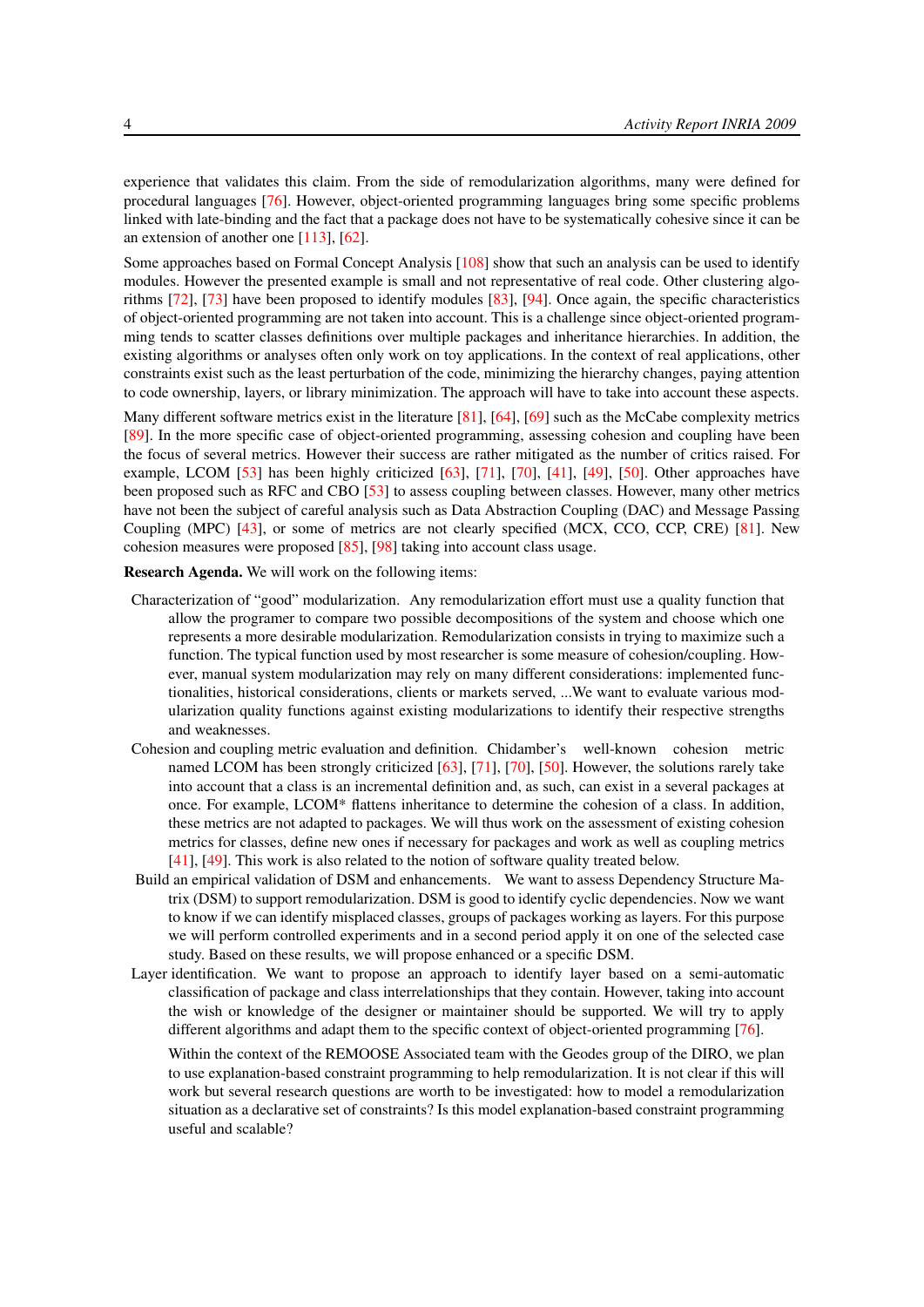#### *3.1.3. Software Quality*

<span id="page-9-0"></span>Companies often look for the assessment of their software quality. Several models of software quality have been proposed: J.A. McCall [\[90\]](#page-28-7) with his Factor-Criteria-Metrics has identified more than 50 candidate factors that may be used to assess software quality. Among those factors, only 11 were retained. Each of those has been characterized by 23 criteria that represent the internal project quality view. This approach is not easily used because of the high number of metrics —more than 300 for which some of them are not automatically computed. In an effort of conformance, the ISO (International Standardisation Organisation) and the IEC (International Electronical Commission) are conjointly defined in the ISO 9126 norm in 1999. This norm, currently being restructured, will be composed of 4 parts: quality model (ISO 9126-1), external metrology (ISO 9126-2), Internal metrology (ISO 9126-3), Usage quality of metrology (ISO 9126-4). There is also a family of work focusing on design evaluation as quality criteria [\[91\]](#page-28-8), [\[100\]](#page-29-5), [\[95\]](#page-28-9) and new quality models: QMOOD is for example an hierarchical quality model which proposes to link directly quality criteria to software metrics based on object-oriented software metrics [\[42\]](#page-25-4) while other work focus on linking different high level criteria with software code metrics [\[86\]](#page-28-10), [\[87\]](#page-28-11).

Research Agenda. Since software quality is fuzzy by definition and that a lot of parameters should be taken into account we consider that defining precisely a unique notion of software quality is definitively a Graal in the realm of software engineering. The question is still relevant and important. We plan to work on the two following items in the context of the Squale project in contact with the Qualixo company:

*Quality Model*. We want to study the existing quality models and develop in particular models that take into account (1) the possible overlaps in the source of information —it is important to know whether a model measures the same aspects several times, using different metrics (2) the combination of indicators —often, software quality models happily combine metrics, but at the price of losing the explicit relationships between the indicator contributions.

# 3.2. Language Constructs for Modular Design

<span id="page-9-1"></span>While the previous axis focuses on how to help remodularizing existing software, this second research axis aims at providing new language constructs to build more flexible and recomposable software. We will build on our work on traits [\[106\]](#page-29-6), [\[60\]](#page-26-7) and classboxes [\[44\]](#page-25-5) but also start to work on new areas such as security in dynamic languages. We will work on the following points: (1) Traits: behavioral units and (2) Modularization as a support for security.

#### *3.2.1. Traits-based program reuse*

<span id="page-9-2"></span>Context and Problems. Inheritance is well-known and accepted as a mechanism for reuse in object-oriented languages. Unfortunately, due to the coarse granularity of inheritance, it may be difficult to decompose an application into an optimal class hierarchy that maximizes software reuse. Existing schemes based on single inheritance, multiple inheritance, or mixins, all pose numerous problems for reuse.

To overcome these problems, we designed a new composition mechanism called Traits [\[106\]](#page-29-6), [\[60\]](#page-26-7). Traits are pure units of behavior that can be composed to form classes or other traits. The trait composition mechanism is an alternative to multiple or mixin inheritance in which the composer has full control over the trait composition. The result enables more reuse than single inheritance without introducing the drawbacks of multiple or mixin inheritance. Several extensions of the model have been proposed [\[56\]](#page-26-8), [\[99\]](#page-29-7), [\[45\]](#page-25-6), [\[61\]](#page-26-9) and several type systems where defined [\[65\]](#page-26-10), [\[107\]](#page-29-8), [\[101\]](#page-29-9), [\[80\]](#page-27-10).

Traits are reusable building blocks that can be explicitly composed to share methods across unrelated class hierarchies. In their original form, traits do not contain state and cannot express visibility control for methods. Two extensions, stateful traits and freezable traits, have been proposed to overcome these limitations. However, these extensions are complex and not simple to implement.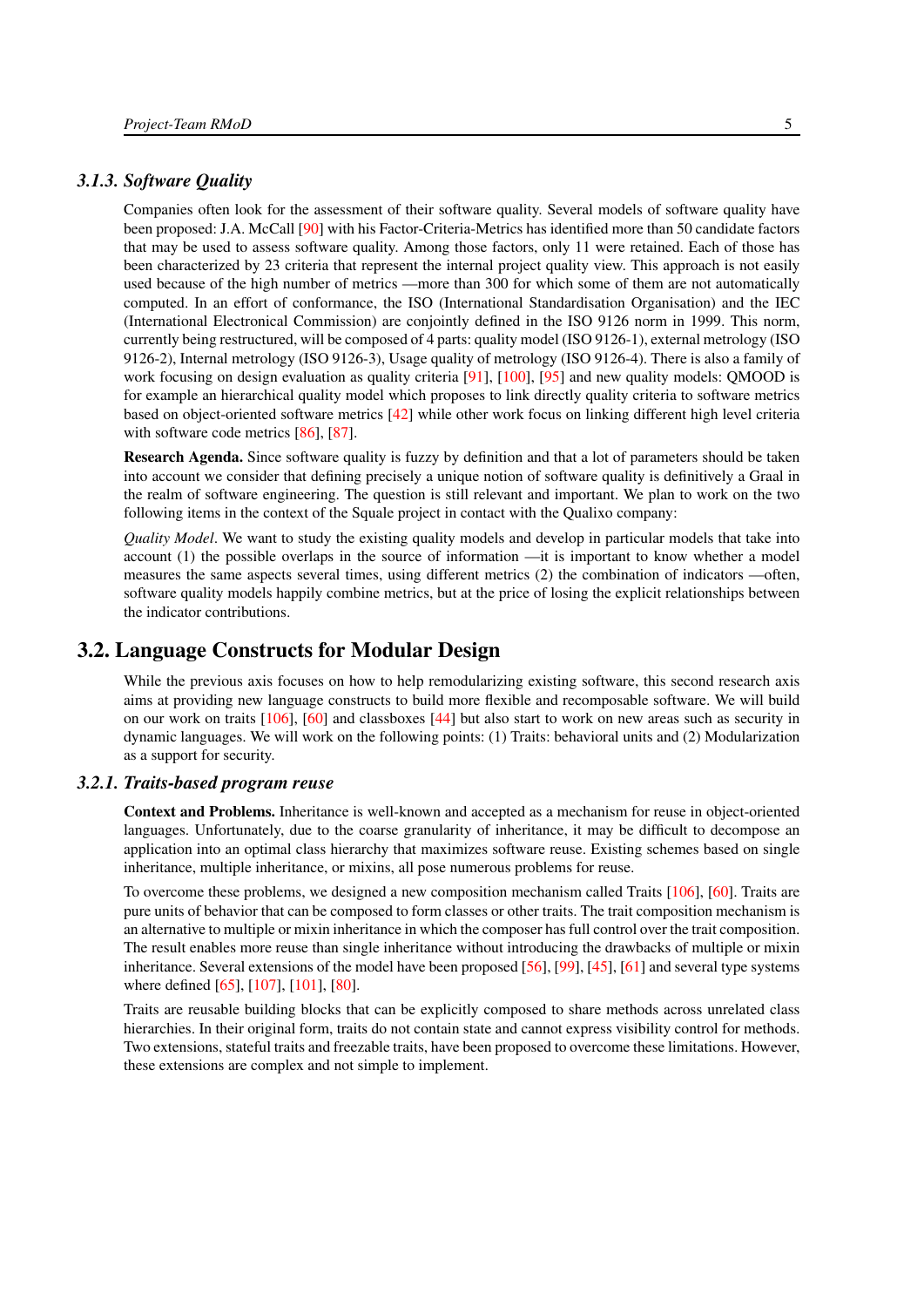Research Agenda: Towards a pure trait language. We plan distinct actions: (1) a large application of traits, (2) assessment of the existing trait-models and (3) bootstrapping a pure trait language.

• To evaluate the expressiveness of traits, some hierarchies were refactored, showing code reuse [\[47\]](#page-25-7). However, such large refactorings, while valuable, may not exhibit all possible composition problems, since the hierarchies were previously expressed using single inheritance and following certain patterns. We want to redesign from scratch the collection library of Smalltalk (or part of it). Such a redesign should on the one hand demonstrate the added value of traits on a real large and redesigned library and on the other hand foster new ideas for the bootstrapping of a pure trait-based language.

In particular we want to reconsider the different models proposed (stateless [\[60\]](#page-26-7), stateful [\[46\]](#page-25-8), and freezable [\[61\]](#page-26-9)) and their operators. We will compare these models by (1) implementing a trait-based collection hierarchy, (2) analyzing several existing applications exhibit the need for traits —the Tweak UI library used in Sophie<sup>2</sup> and OpenCroquet<sup>3</sup>, the Icalendar implementation of Seaside<sup>4</sup>. Traits may be flattened [\[96\]](#page-28-12). This is fundamental property that confers to traits their simplicity and expressiveness over Eiffel's multiple inheritance. Keeping these aspects is one of our priority in forthcoming enhancements of traits.

- Alternative trait models. This work revisits the problem of adding state and visibility control to traits. Rather than extending the original traits model with additional operations, we use a fundamentally different approach by allowing traits to be lexically nested within other modules. This enables traits to express (shared) state and visibility control by hiding variables or methods in their lexical scope. Although the Traits' "flattening property" no longer holds when they can be lexically nested, the combination of traits with lexical nesting results in a simple and more expressive trait model. We formally specify the operational semantics of this combination. Lexically nested traits are fully implemented in AmbientTalk, where they are used among others in the development of a Morphiclike UI framework.
- We want to evaluate how inheritance can be replaced by traits to form a new object model. For this purpose we will design a minimal reflective kernel, inspired first from ObjVlisp but with trait composition [\[54\]](#page-25-9), then from Smalltalk [\[67\]](#page-26-11).

### *3.2.2. Reconciling Dynamic Languages and Security*

<span id="page-10-0"></span>Context and Problems. More and more applications require dynamic behavior such as modification of their own execution (often implemented using reflective features [\[75\]](#page-27-11)). For example, F-script allows one to script Cocoa Mac-OS X applications and Lua is used in Adobe Photoshop. Now in addition more and more applications are updated on the fly, potentially loading untrusted code or simply broken code. Bytecode checking and static code verification are used to enable security, however such approaches do not really work in presence of dynamic languages and reflective features. Therefore there is a tension between a need for flexibility and for security —here, by security we mean a mix between confidentiality and integrity.

Research Agenda: A secure dynamic and reflective language. To solve this tension, we will work on *Sure*, a language where security is provided by construction: as an example, if the language does not offer field access and its reflective facilities are controlled, then the possibility to access and modify private data is controlled. In this context, layering and modularizing the meta-level [\[48\]](#page-25-10), as well as controlling the access to reflective features [\[51\]](#page-25-11), [\[52\]](#page-25-12) are important challenges. We plan to:

- Study the security abstractions available in erights<sup>5</sup> [\[93\]](#page-28-13), [\[92\]](#page-28-14), Java as well as classLoader strategies [\[79\]](#page-27-12), [\[68\]](#page-27-13).
- Categorize the different reflective features of languages such as CLOS [\[74\]](#page-27-14), Python and Smalltalk

<sup>2</sup> <http://www.sophieproject.org/>

<sup>3</sup> <http://www.opencroquet.org>

<sup>4</sup><http://www.seaside.st>

<sup>5</sup><http://www.erights.org>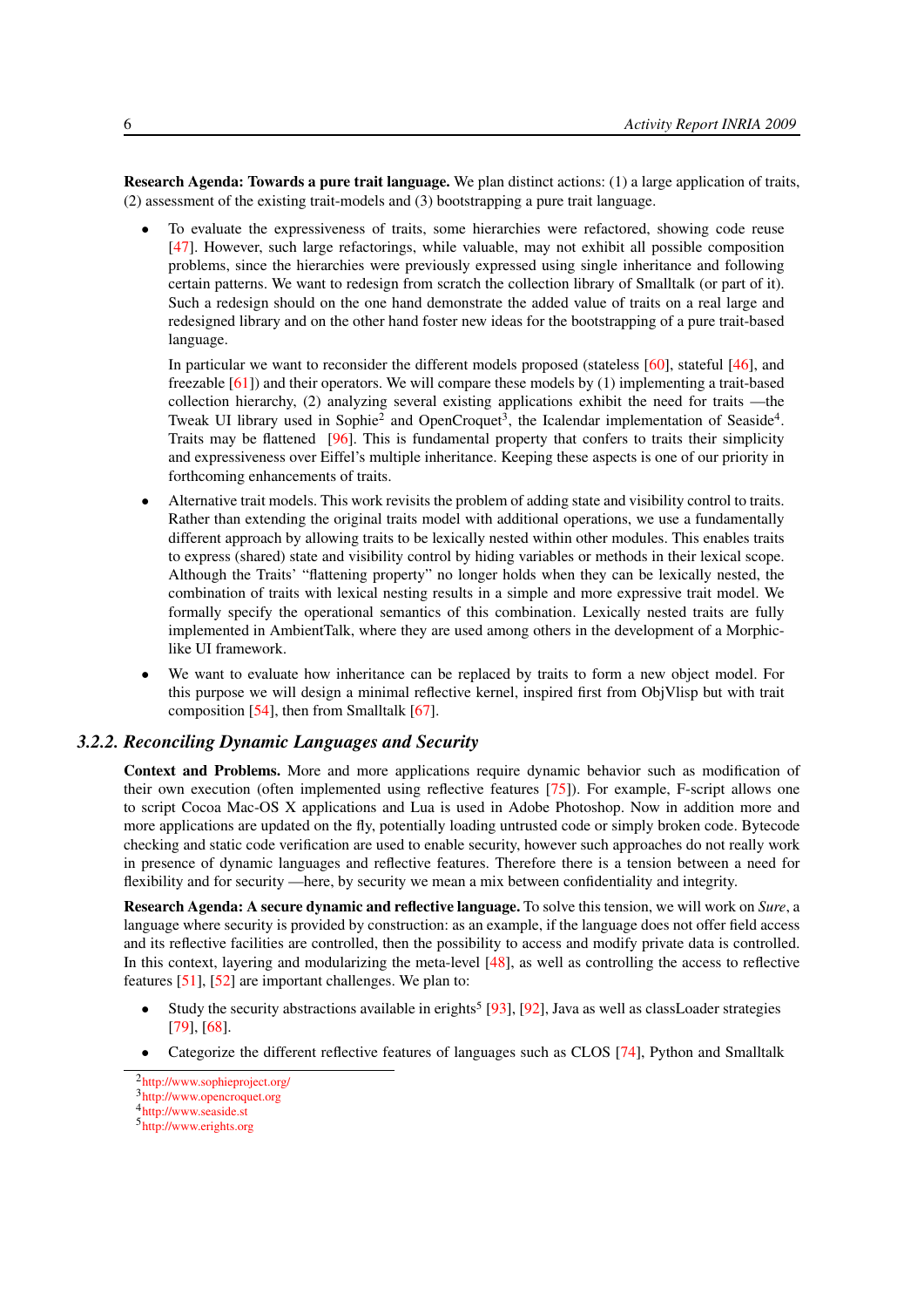[\[102\]](#page-29-10) and identify suitable security mechanisms and infrastructure [\[66\]](#page-26-12).

- Assess different security models (access rights, capabilities  $[103]$ ...) and identify the ones adapted to our context as well as different access and right propagation.
- Define a language based on
	- the decomposition and restructuring of the reflective features [\[48\]](#page-25-10),
	- the use encapsulation policies as a basis to restrict the interfaces of the controlled objects [\[105\]](#page-29-12).
	- the definition of method modifiers to support privacy in the context of dynamic languages.

An open question is whether, instead of providing restricted interfaces, we could use traits to grant additional behavior to specific instances: without trait application the instances would only exhibit default public behavior, but with additional traits applied, the instances would get extra behavior. We will develop *Sure*, a modular extension of the reflective kernel of Smalltalk (since it is one the language offering the largest set of reflective features such as pointer swapping, class changing, class definition...) [\[102\]](#page-29-10).

# <span id="page-11-0"></span>4. Software

#### 4.1. Moose

<span id="page-11-1"></span>Participants: Stéphane Ducasse [correspondant], Simon Denier, Jannik Laval, Hani Abdeen, Tudor Girba [Software Composition Group (University of Bern)].

See also the web page [http://moose.unibe.ch/.](http://moose.unibe.ch/)

Moose is a language-independent environment for reverse- and re-engineering complex software systems. Moose provides a set of services including a common meta-model, metrics evaluation and visualization, a model repository, and generic GUI support for querying, browsing and grouping. The development of Moose began at the Software Composition Group in 1997, and is currently contributed to and used by researchers in at least seven European universities. Moose offers an extensible meta-described metamodel, a query engine, a metric engine and several visualizations. Moose is currently in its fourth release and comprises <sup>55</sup>, <sup>000</sup> lines of code in 700 classes.

The RMoDteam is currently the main maintainer of the Moose platform. There have been 150 publications (journal, international conferences, PhD theses) based on the Moose environment.

### 4.2. Pharo

<span id="page-11-2"></span>Participants: Stéphane Ducasse [correspondant], Marcus Denker, Adrian Lienhard [Software Composition Group (University of Bern)].

See also the web page [http://www.pharo-project.org/.](http://www.pharo-project.org/)

The platform. Pharo is a new, slimmed down, implementation of Smalltalk that is free software. Pharo is based on the Squeak dialect of Smalltalk, but focuses to provide a platform for professional development both in industry and research.

Pharo's goal is to deliver a clean, innovative, free open-source Smalltalk environment. By providing a stable and small core system, excellent developer tools, and maintained releases, Pharo is a platform to build and deploy mission critical Smalltalk applications.

A first stable version, *Pharo 1.0*, will be released by the end of 2009. In Parallel, development continues with the unstable development branch 1.1 which has seen already over 40 incremental releases as of mid November 2009.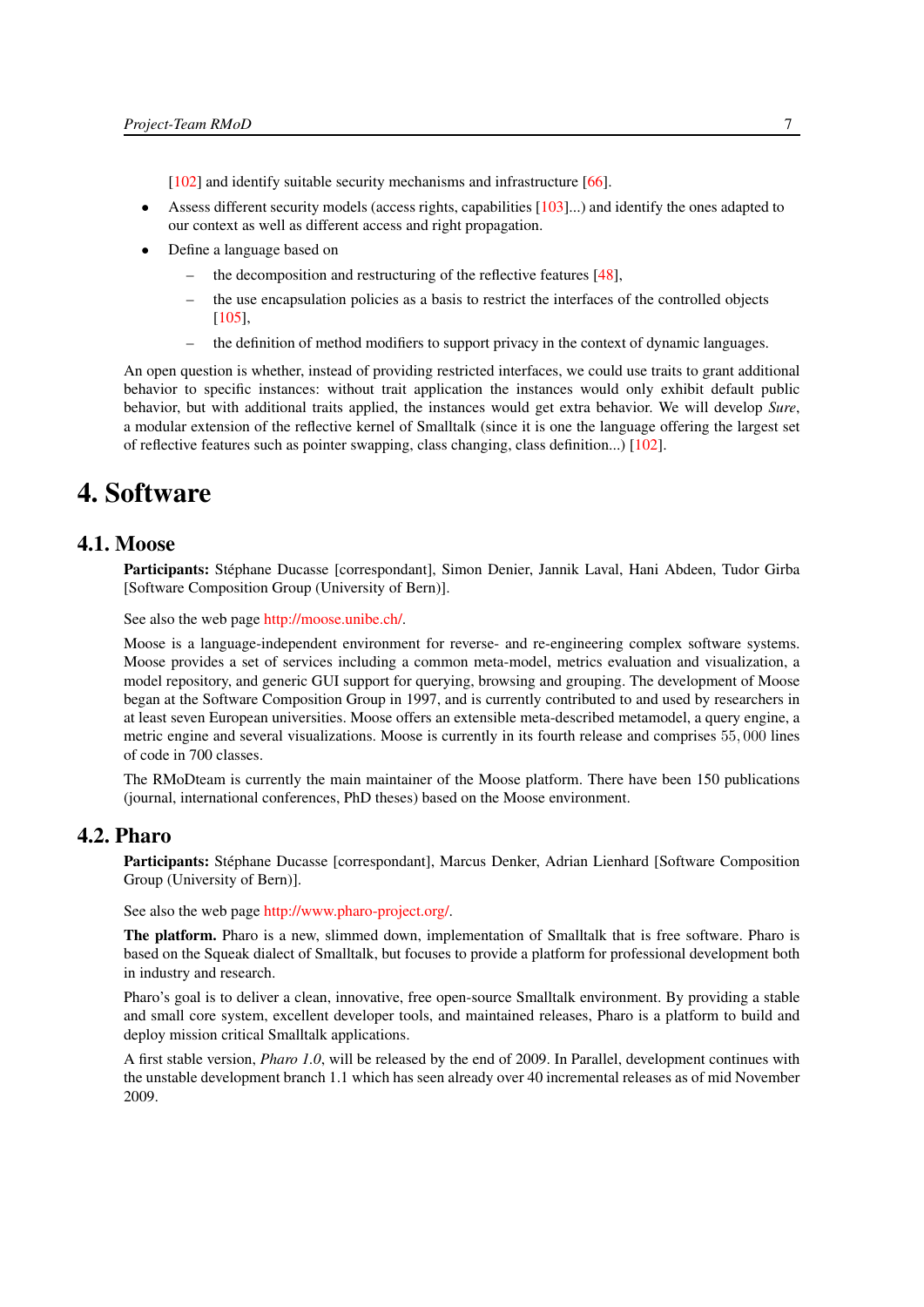Traits. Traits are a simple composition mechanism for structuring object-oriented programs. A Trait is essentially a parameterized set of methods; it serves as a behavioral building block for classes and is the primitive unit of code reuse. With Traits, classes are still organized in a single inheritance hierarchy, but they can make use of Traits to specify the incremental difference in behavior with respect to their superclasses. Traits have been implemented in several object-oriented programming languages including Perl, Scala, C#, Squeak, Visualworks and Fortress.

# <span id="page-12-0"></span>5. New Results

# 5.1. Architecture

<span id="page-12-1"></span>Participants: Stéphane Ducasse, Damien Pollet, Azadeh Razavizadeh.

Software Architecture Reconstruction taxonomy. To maintain and understand large applications, it is crucial to know their architecture. The first problem is that unlike classes and packages, architecture is not explicitly represented in the code. The second problem is that successful applications evolve over time, so their architecture inevitably drifts. Reconstructing the architecture and checking whether it is still valid is therefore an important aid. While there is a plethora of approaches and techniques supporting architecture reconstruction, there is no comprehensive state of the art and it is often difficult to compare the approaches. We defined and presented a state of the art in software architecture reconstruction approaches [\[8\]](#page-21-1).

Multiple viewpoints. A software system's architecture, its elements and the way they interact, constitute valuable assets for comprehending the system. Many approaches have been developed to help comprehending software systems in different manners. Most of them focus on structural aspects. We believe offering multiple views of the same system, using domain knowledge, helps understanding a software system as a whole. To correlate domain information and existing software systems, different viewpoints are considered and modeled. Viewpoints guide the extraction of architectural views, the later representing different system facets. In [\[24\]](#page-23-1), [\[25\]](#page-23-2), we propose a recursive framework, an approach that expresses domain knowledge as viewpoints to guide the extraction process. It provides multiple architectural views according to multiple given viewpoints.

### 5.2. Package understanding and Assessing

<span id="page-12-2"></span>Participants: Stéphane Ducasse, Simon Denier, Nicolas Anquetil, Jannik Laval, Hani Abdeen.

Another way to support the understanding of large systems is to offer ways to understand and fix dependencies between software elements. We worked on how to semi-automatically reorganized packages to minimize coupling.

DSM Cycle identification and support. Dependency Structure Matrix (DSM) has been successfully applied to identify software dependencies among packages and subsystems. A number of algorithms were proposed to compute the matrix so that it highlights patterns and problematic dependencies between subsystems. However, existing DSM implementations often miss important information to fully support reengineering effort. For example, they do not clearly qualify and quantify problematic relationships, an information which is crucial to support remediation tasks. In [\[31\]](#page-23-3), [\[20\]](#page-22-0) we presented an enriched DSM (eDSM) where cells are enriched with contextual information about (i) the type of dependencies (inheritance, class reference...), (ii) the proportion of referencing entities, (iii) the proportion of referenced entities. We distinguish independent cycles and stress potentially simple fixes for cycles using color conventions. This work is language independent and has been implemented on top of the Moose reengineering environment. It has been applied to non-trivial case studies among which ArgoUML, and Morphic the UI framework available in two open-source Smalltalks (Squeak and Pharo). Solutions to actual modularization problems identified using our eDSM approach have been applied and retrofitted in the Pharo main distribution.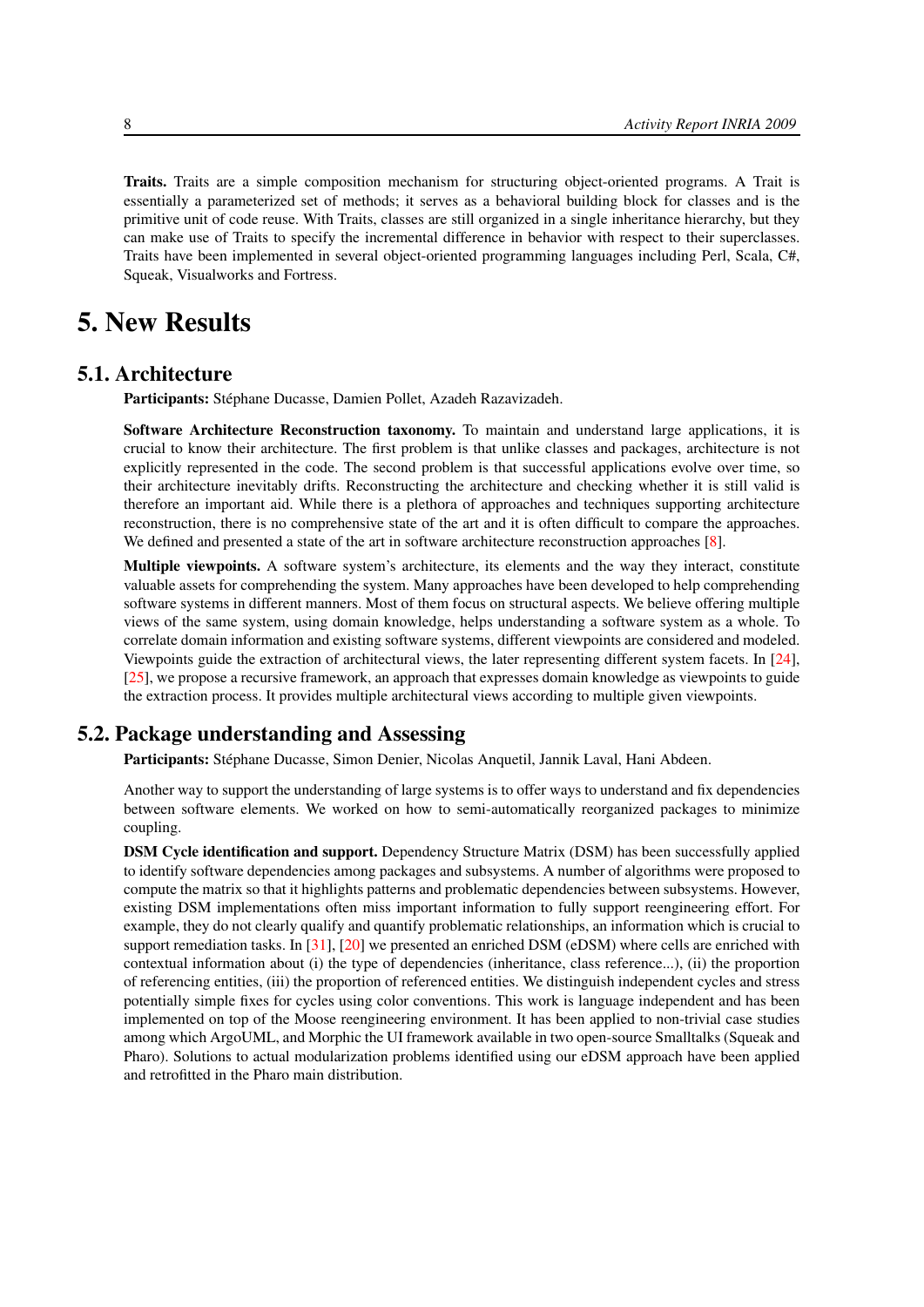Automatic Package Coupling and Cycle Minimization. Object-oriented software is usually organized into subsystems using the concepts of package or module. Such modular structure helps applications to evolve when facing new requirements. However, studies show that as software evolves to meet requirements and environment changes, modularization quality degrades. To help maintainers improve the quality of software modularization we have designed and implemented a heuristic search-based approach for automatically optimizing inter-package connectivity (i.e., dependencies). In [\[13\]](#page-22-1) we present our approach and its underlying techniques and algorithm based on Simulated Annealing technique. We show through a case study how it enables maintainers to optimize OO package structure of source code.

# 5.3. Software Quality

<span id="page-13-0"></span>Participants: Stéphane Ducasse, Simon Denier, Nicolas Anquetil, Jannik Laval, Hani Abdeen.

ISO 9126 promotes a three-level model of quality (factors, criteria, and metrics) which allows one to assess quality at the top level of factors and criteria. However, it is difficult to use this model as a tool to increase software quality. In the Squale model, we add practices as an intermediate level between metrics and criteria. Practices abstract away from raw information (metrics, tool reports, audits) and provide technical guidelines to abide by. Moreover, practice marks may be adjusted using formulae to suit a company's development habits or exigences: for example bad marks are stressed to point to places which need more attention. The Squale model has been developed and validated over the last couple of years in an industrial setting with Air France-KLM and PSA Peugeot-Citroën [\[78\]](#page-27-2)[\[23\]](#page-23-4), [\[33\]](#page-24-2).

- MoQam. The Qualixo model has been originally implemented on top of the Java platform. An implementation of this model, named MoQam (Moose Quality Assessment Model), is under development in the Moose open-source and free reengineering environment. A first experiment has been conducted [\[78\]](#page-27-2). Exporters from Moose to the Squale software are under development.
- Cohesion Metric Assessment. We are assessing the metrics and practices used originally in the Qualixo model. We are also compiling a number of metrics for cohesion and coupling assessment. We want to assess for each of these metrics their relevance in a software quality setting [\[34\]](#page-24-3).

### 5.4. Tools Infrastructure

<span id="page-13-1"></span>Participants: Stéphane Ducasse, Simon Denier, Nicolas Anquetil, Jannik Laval.

Reengineering large applications implies an underlying tool infrastructure that can scale and also be extended.

Supporting multiple source models efficiently. When reengineering large systems, software developers would like to assess and compare the impact of multiple change scenarios without actually performing these changes. A change can be effected by applying a tool to the source code, or by a manual refactoring. In addition, tools run over a model are costly to redevelop. It raises an interesting challenge for tools implementors: how to support modification of large source code models to enable comparison of multiple versions. One naive approach is to copy the entire model after each modification. However, such an approach is too expensive in memory and execution time. In [\[21\]](#page-23-5) we explore different implementations that source code metamodels support multiple versions of a system. We propose a solution based on dynamic binding of entities between multiple versions, providing good access performance while minimizing memory consumption.

Metamodeling at work. Object-oriented modelling languages such as EMOF are often used to specify domain specific meta-models. However, these modelling languages lack the ability to describe behavior or operational semantics. Several approaches have used a subset of Java mixed with OCL as executable meta-languages. In [\[11\]](#page-22-2) we show how we use Smalltalk as an executable meta-language in the context of the Moose reengineering environment. We present how we implemented EMOF and its behavioral aspects. Over the last decade we validated this approach through incrementally building a meta-described reengineering environment. Such an approach bridges the gap between a code-oriented view and a meta-model driven one. It avoids the creation of yet another language and reuses the infrastructure and run-time of the underlying implementation language. It offers an uniform way of letting developers focus on their tasks while, at the same time, allowing them to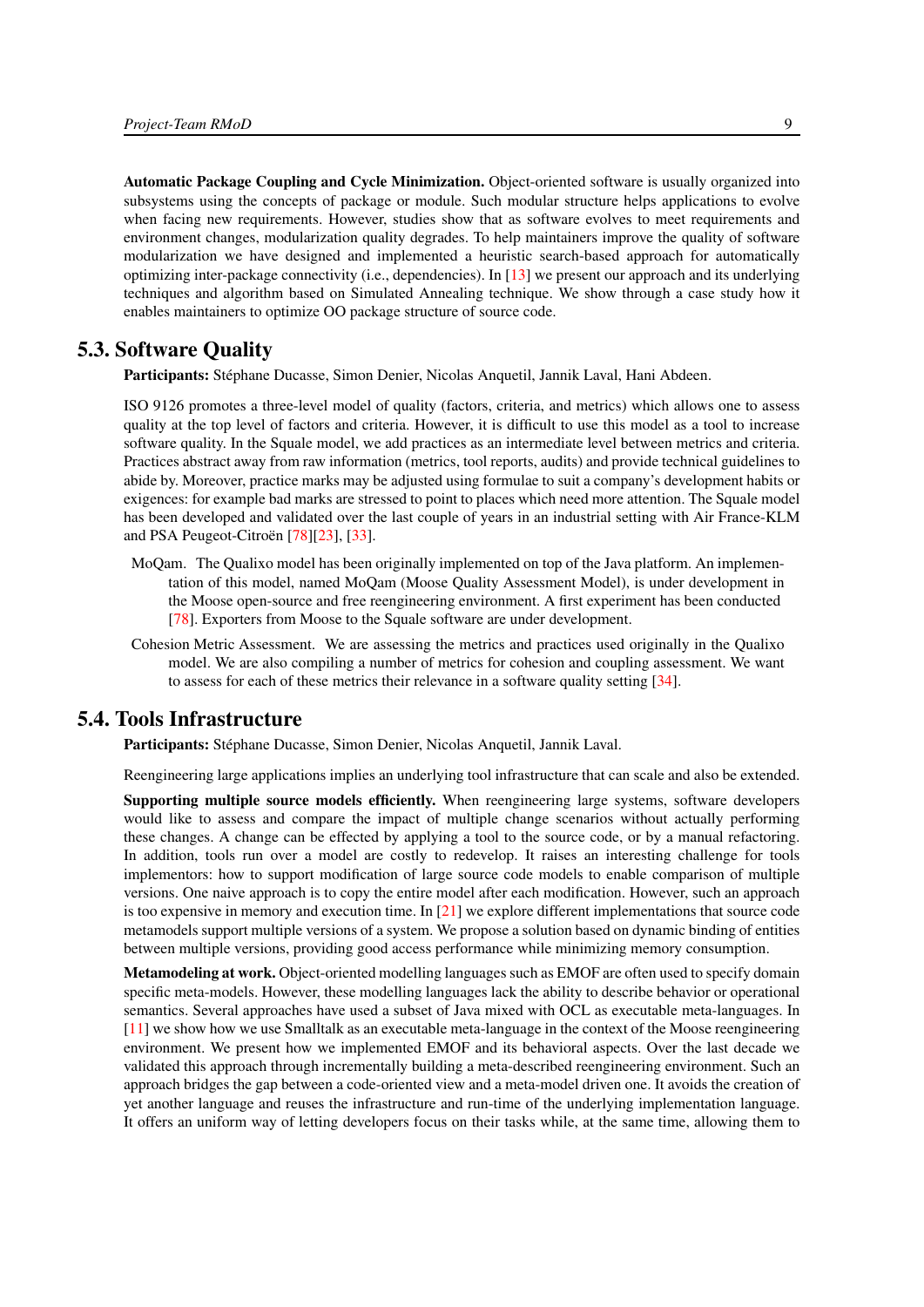meta-describe their domain model. The advantage of our approach is that developers use the same tools and environment they use for their regular tasks. Still the approach is not Smalltalk specific but can be applied to any language offering an introspective API such as Ruby, Python, CLOS, Java and C#.

# 5.5. IDE for Reengineers

<span id="page-14-0"></span>Participants: Stéphane Ducasse, David Rothlisberger.

Navigating large software systems is difficult as they are composed of numerous artifacts distributed in a huge space, with relationships between artifacts that often remain hidden and obscure. As a consequence, developers using a modern interactive development environment (IDE) are forced to open views on numerous source artifacts to reveal these hidden relationships, leading to a crowded workspace with many opened windows or tabs. Developers often lose the high level view in such a cluttered workspace as IDEs provide little support to get rid of unused windows. AutumnLeaves automatically selects windows unlikely to be needed in the future to be closed or grayed out while other important ones are displayed more prominently. This reduces the number of windows opened at a time and adds structure to the developer's workspace. We validated AutumnLeaves with a benchmark evaluation using recorded navigation data of various developers to determine the prediction quality of our algorithms [\[28\]](#page-23-6), [\[26\]](#page-23-7). Mainstream IDEs generally rely on the static structure of a software project to support browsing and navigating it. We propose HeatMaps, a simple but highly configurable technique to enrich the way an IDE displays the static structure of a software system with additional kinds of information. A heatmap highlights software artifacts according to various metric values, such as bright red or pale blue, to indicate their potential degree of interest. We present a prototype system that implements heatmaps, and we describe an initial study that assesses the degree to which different heatmaps effectively guide developers in navigating software [\[27\]](#page-23-8).

### 5.6. Traits

<span id="page-14-1"></span>Participants: Stéphane Ducasse, Marcus Denker, Damien Pollet.

Traits are groups of methods that can be used to compose classes. They do not have a runtime existence and are conceptually folded into the classes that use them. Traits have been implemented in different languages.

Lexical Scoping and Traits. Traits are reusable building blocks that can be composed to share methods across unrelated class hierarchies. Original traits are stateless and cannot express visibility control for methods. Two extensions, stateful traits and freezable traits, have been proposed to overcome these limitations. However, these extensions introduce complexity and have not yet been combined to simultaneously add both state and visibility control to traits. In [\[29\]](#page-23-0) we revisit the addition of state and visibility control to traits. Rather than extending the original traits model with additional operations, we allow traits to be lexically nested within other modules. Traits can then have (shared) state and visibility control by hiding variables or methods in their lexical scope. Although the Traits' "flattening property" has to be revisited, the combination of traits with lexical nesting results in a simple and expressive trait model. We discuss an implementation of the model in AmbientTalk and specify its operational semantics.

Reusing and Composing Tests with Traits. Single inheritance often forces developers to duplicate code and logic. This widely recognized situation affects both business code and tests. In a large and complex application whose classes implement many groups of methods (protocols), duplication may also follow the application's idiosyncrasies, making it difficult to specify, maintain, and reuse tests. The research questions we faced are (i) how can we reuse test specifications across and within complex inheritance hierarchies, especially in presence of orthogonal protocols; (ii) how can we test interface behavior in a modular way; (iii) how far can we reuse and parametrize composable tests. In this paper, we compose tests out of separately specified behavioral units of reuse —traits. We propose test traits, where: (i) specific test cases are composed from independent specifications; (ii) executable behavior specifications may be reused orthogonally to the class hierarchy under test; (iii) test fixtures are external to the test specifications, thus are easier to specialize. Traits have been successfully applied to test two large and critical class libraries in Pharo, a new Smalltalk dialect based on Squeak, but are applicable to other languages with traits [\[18\]](#page-22-3).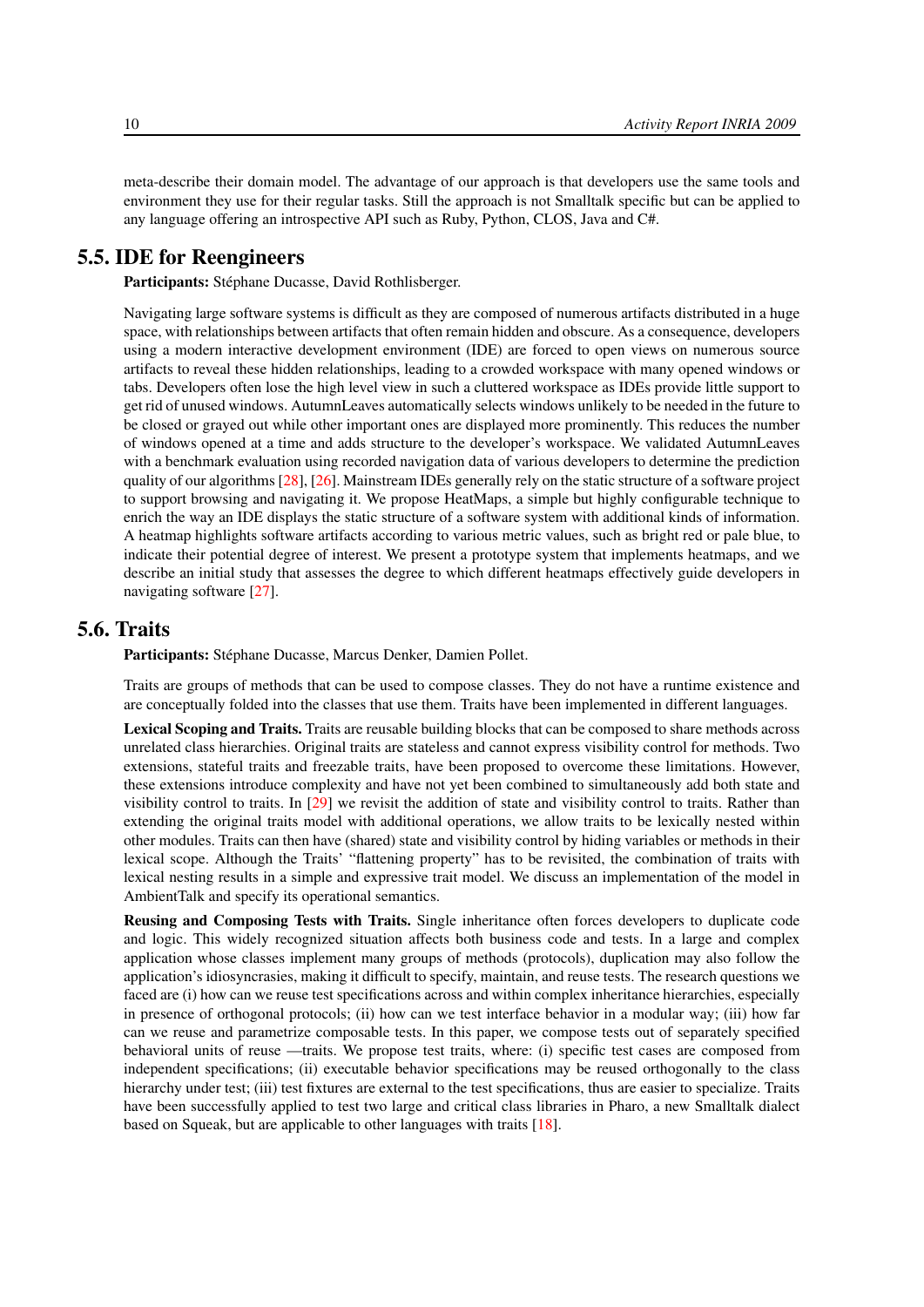# 5.7. Constructs for Reflective Secure Languages

<span id="page-15-0"></span>Participants: Stéphane Ducasse, Marcus Denker, Damien Pollet, Jean-Baptiste Arnaud, Gwenael Casaccio.

Evolving a Reflective Language. While implementing traits in Smalltalk, our first reflex was to take advantage of the fact that they are not run-time entities: we optimized the implementation for space and hence shared methods between traits and classes. However, by doing so we broke the introspective API of Smalltalk. This illustrates a more general problem seen in all reflective systems: the implementation serves both as a model for execution and as the model that is exposed to the programmer. There is a conflict of interests between the information necessary for execution and the information the programmer is interested in. In addition, as soon as the implementation is exposed via reflection, we are no longer free to optimize it. As the complete implementation is visible reflectively, there is no way to hide the optimizations. Few papers report errors and this is one of them. We report our experience facing the initial API mismatch, which has a significant impact on the system because the language is reflective (i.e., written in itself and causally connected). We present the new introspective API we put in place [\[17\]](#page-22-4).

Dynamic Read-only objects. Supporting read-only and side effect free execution has been the focus of a large body of work in the area of statically typed programming languages. So far, dynamically typed languages have been poorly addressed despite their increasing presence in web pages and multi-language applications. Readonlyness in dynamically typed languages is difficult to achieve because of the absence of a type checking phase and the support of an open-world assumption in which code can be constantly added.

We propose Dynamic Read-Only objects (DRO) to address this issue by providing a read-only execution and its dynamic propagation over an object graph. Graph and subgraph of referencing objects may be dynamically set as read-only based on client invocations and can be dynamically adjusted. To enable dynamic readonly execution, we introduce smart object proxies that dynamically propagate the read-only property to the underlying object graph. We have implemented dynamic read-only execution in Pharo, an open-source Smalltalk, and applied them to realize side-effect free assertions. This work is under publication.

Confining objects. Long-lived systems rely on reflective self-modification to evolve. Unfortunately, since the system is at both ends of a causal loop, this means modifications that impact the reflective layer itself can be overly difficult to apply. In [\[14\]](#page-22-5) we introduce ObjectSpaces, a reification of the familiar Smalltalk image as a first-class entity. By confining the system inside an ObjectSpace, we isolate the evolution tools from it, while still giving them reflective access to the confined system. We describe the ObjectSpaces idea, the interface to communicate, inspect, and debug objects contained inside and ObjectSpace, based on a prototype implementation in GNU Smalltalk.

### 5.8. Dynamic Web Development

<span id="page-15-1"></span>Participants: Stéphane Ducasse, Lukas Renggli.

Developing web applications is difficult since (1) the client-server relationship is asymmetric: the server cannot update clients but only responds to client requests and (2) the navigation facilities of web browsers lead to a situation where servers cannot control the state of the clients. Page-centric web application frameworks fail to offer adequate solutions to model control flow at a high-level of abstraction. Developers have to work manually around the shortcomings of the HTTP protocol. Some approaches offer better abstractions by composing an application out of components, however they still fail to offer modeling control flow at a high level. Continuation-based approaches solve this problem by providing the facilities to model a control flow over several pages with one piece of code. However combining multiple flows inside the same page is difficult. This article presents Seaside. Seaside is a framework which combines an object-oriented approach with a continuation-based one. A Seaside application is built out of components (i.e., objects) and the logic of the application benefits from the continuation-based program flow infrastructure. Seaside offers a unique way to have multiple control flows on a page, one for each component. This enables the developer to write components that are highly reusable and that can be used to compose complex web applications with higher quality in less time. We wrote a book [\[39\]](#page-24-4): Dynamic web development with Seaside <http://book.seaside.st/> with Lukas Renggli which is a member of the associated team REMOOSE and also one of the main developer of Seaside.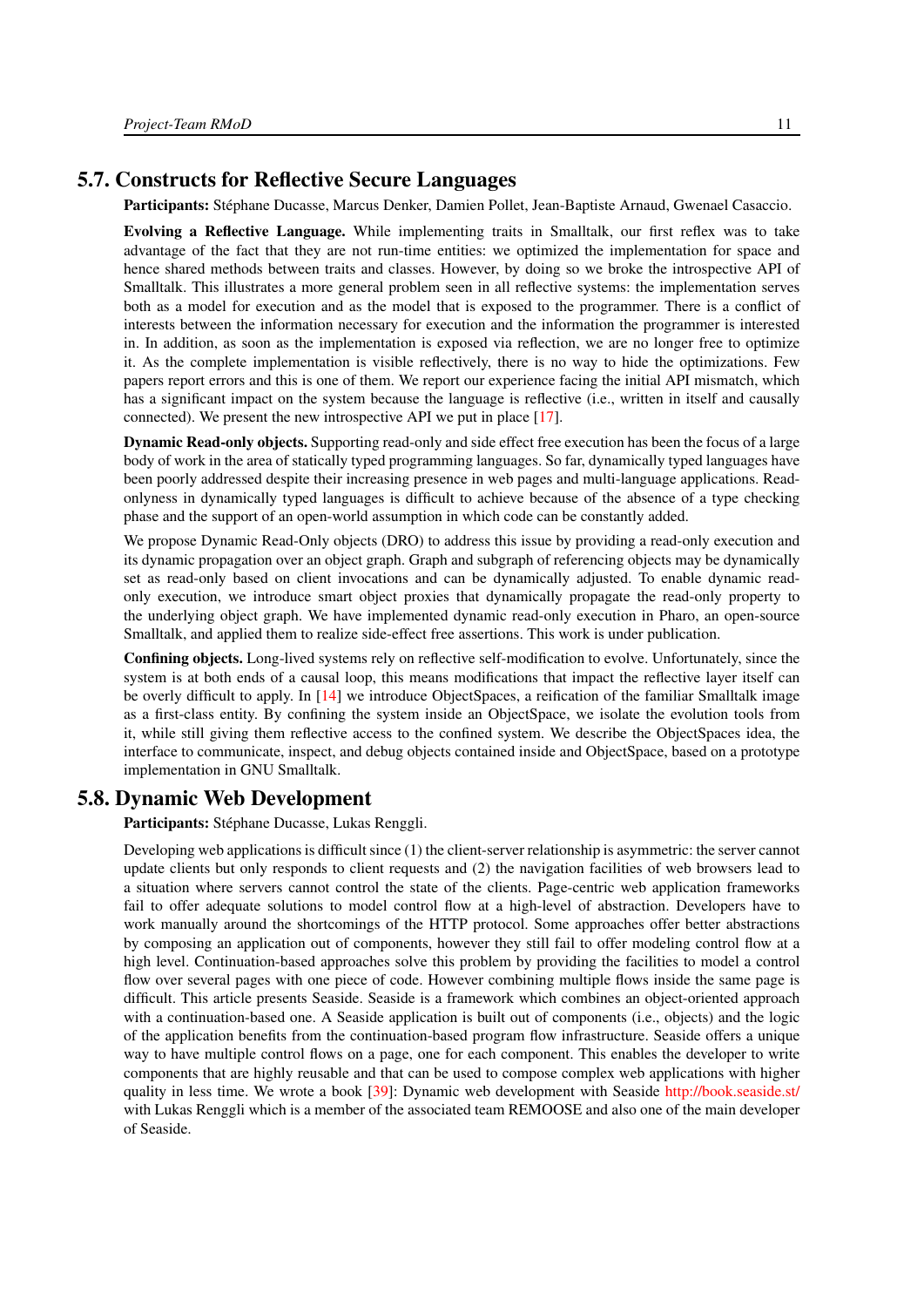Despite the technological evolution of the web, there is still no standard mechanism to send data or events from the server to the client without an explicit request from the later, thus forcing the web browser to constantly poll the server for updates. To solve this problem a set of techniques under the name of Comet were proposed, allowing to send information from the server to the web browser without an explicit client request. In [\[19\]](#page-22-6) we introduce Meteoroid, a Comet approach to make "live" Seaside applications. Our framework exploits the Model-View-Controller (MVC) paradigm for building simple yet scalable web applications, requiring very little programming effort.

# <span id="page-16-0"></span>6. Contracts and Grants with Industry

# 6.1. MITI-QualitéSys

Participants: Simon Denier, Stéphane Ducasse.

MITI-QualitéSys is a software company developing a bug detection platform especially in the context of concurrent programming. The goal of this collaboration is the design of dedicated visualizations for presenting the results of MITI-QualitéSys software analyses.

# <span id="page-16-1"></span>7. Other Grants and Activities

# <span id="page-16-2"></span>7.1. National Initiatives

### *7.1.1. Squale FUI Project*

Participants: Stéphane Ducasse [correspondant], Nicolas Anquetil, Simon Denier, Jannik Laval, Hani Abdeen.

Squale (Software QUALity Enhancement) is a project funded by the Pole of Compétitivité System@tic. It is led by Qualixo and composed by LIASD Université Paris 8, INRIA Lille-Nord Europe, Air France, PSA (Peugeot Citroen) and Paqtigo.

The aim of the Squale project is to define quality models and to implement an open-source application, in order to offer a solution that: knows how to aggregate raw quality information (like metrics for instance) given by third party technologies, into high level factors, offers dashboards which present those factors and allow to dig deeply into the code quality, shows the evolution of the quality over time, and gives economical indicators about the return of investment of quality efforts.

## 7.2. Exterior research visitors

<span id="page-16-3"></span>In the context of the REMOOSE associated Team with the University of Bern and Montréal we got a large number of visitors over a period of one week (L. Renggli, O. Nierstrasz, D. Röthlisberger, D. Girba, J. Ressia). This leads to the production of two books and several research articles (see below).

### 7.3. European Initiatives

<span id="page-16-4"></span>Participants: Stéphane Ducasse [correspondant], Veronica Uquillaz-Gomez, Marcus Denker.

### *7.3.1. IAP MoVES*

<span id="page-16-5"></span>Participant: Stéphane Ducasse [correspondant].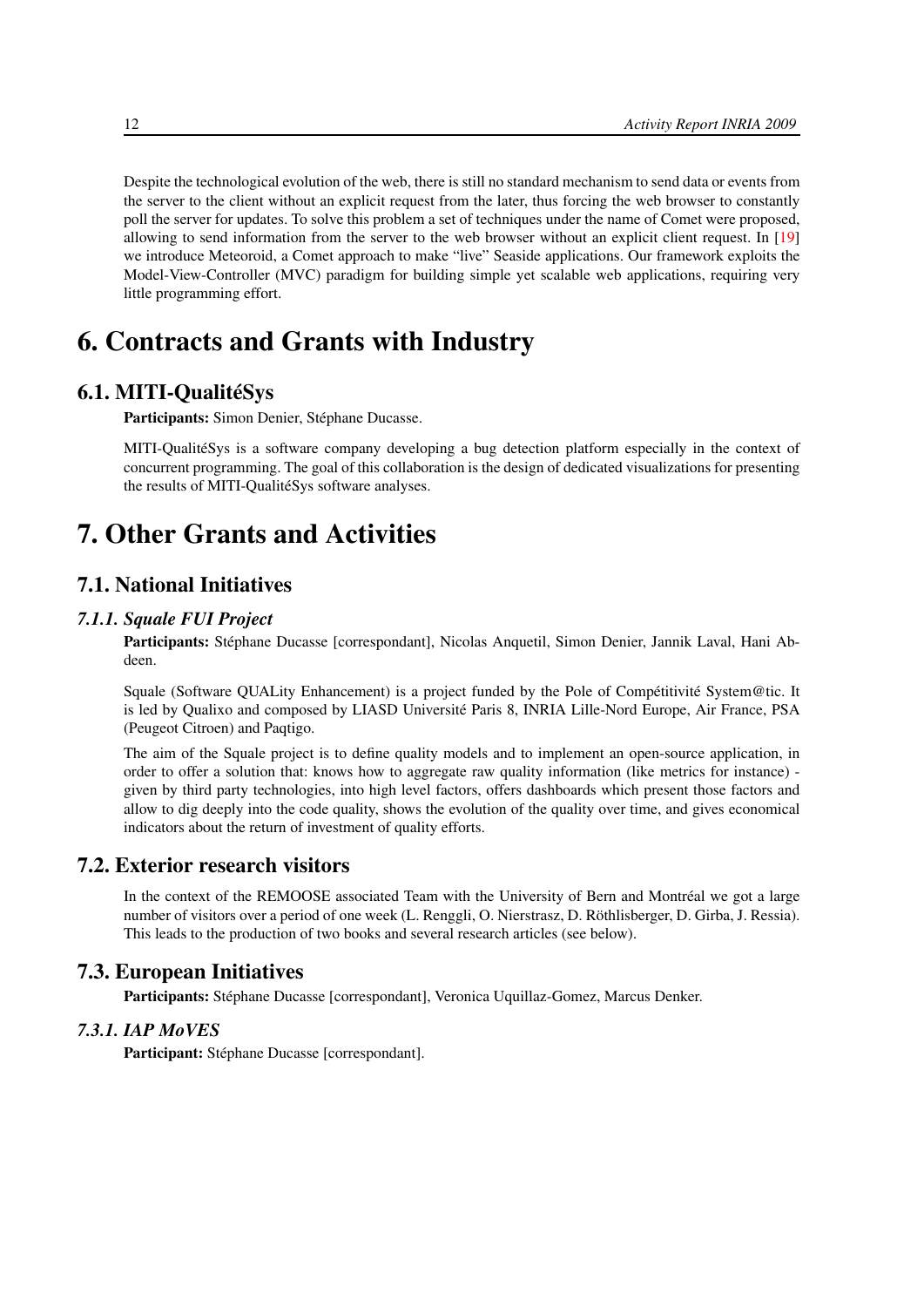The Belgium IAP (Interuniversity Attraction Poles) MoVES (Fundamental Issues in Software Engineering: Modeling, Verification and Evolution of Software) is a project whose partners are the Belgium universities (VUB, KUL, UA, UCB, ULB, FUNDP, ULg, UMH) and three European institutes (INRIA, IC and TUD) respectively from France, Great Britain and Netherlands. This consortium combines the leading Belgian research teams and their neighbors in software engineering, with recognized scientific excellence in MDE, software evolution, formal modeling and verification, and AOSD. The project focusses on the development, integration and extension of state-of-the-art languages, formalisms and techniques for modeling and verifying dependable software systems and supporting the evolution of Software-intensive systems. The project has started in January 2007 and is scheduled for a 60-months period. Read more at [http://moves.vub.ac.be.](http://moves.vub.ac.be)

#### *7.3.2. Réseau ERCIM Software Evolution*

<span id="page-17-0"></span>We are involved in the ERCIM Software Evolution working group since its inception. We participated at his creation when we were at the University of Bern.

### *7.3.3. Associated Team with University of Bern and Montréal (REMOOSE)*

<span id="page-17-1"></span>REMOOSE is a collaboration between INRIA Lille, SCG University of Bern/Switzerland and Université de Montréal, Canada. The theme of the collaboration is remodularisation of object oriented systems. The collaboration started in 2008 and is now in its second year.

#### Results.

- Stabilisation of a new version of the FAMIX source code metamodel. FAMIX3.0 has been designed and specified in the FAME meta-metamodel and implemented in the Pharo environment.
- We released an first official version of Moose based on FAMIX30 and reimplemented on top of Pharo during the holiday 2009. The University of Bern and the RMoD research groups are still actively working on this port.
- We evaluated explanation-based algorithms to see how we could express package structures. However contrary to what we expected we gave up this approach because the first results were clearly not encouraging. Instead we conducted a number of experiments on Dependency Structure Matrix. We developed on Moose a new DSM and enhanced the traditional DSM to offer a wider range of information. We got one paper at WCRE 2009, an international conference on reverse engineering. We basically enhanced this well known technique with local and qualitative information to help remodularizing a system.

Workshops and Seminars. In the context of REMOOSE, we organized one international workshop and two seminars:

- International workshop: FAMOOSr. We organized International 3rd Workshop on FAMIX and Moose in Reengineering held in conjunction with the International Working Conference on Reverse Engineering (WCRE 2009). The official website for this event is [http://moose.unibe.ch/events/](http://moose.unibe.ch/events/famoosr2009 ) [famoosr2009](http://moose.unibe.ch/events/famoosr2009 ) (14 October 2009, Lille).
- International seminars: SATTOSE and PHARO. SATTOSE was seminar organized at Cap-Hornu from the 11 to 15 of May 2009. 9 researchers attended the seminar. With the support of INRIA Lille–Nord Europe and the associated team, we conducted a coding seminar around the pharo environment. This event took place at the University of Lille from Saturday 17 to Tuesday 20 October 2009. It is worth mentioning that this event attracted people that are not part of an institution partner. This demonstrates the relevance of the effort for companies.

Publication production. This year saw the public release of two books by authors of the REMOOSE associated team.

• Seaside Book [\[39\]](#page-24-4). *Dynamic Web Development with Seaside*. It is a free open-source book and will be later proposed as a physical book with a on-demand mechanism.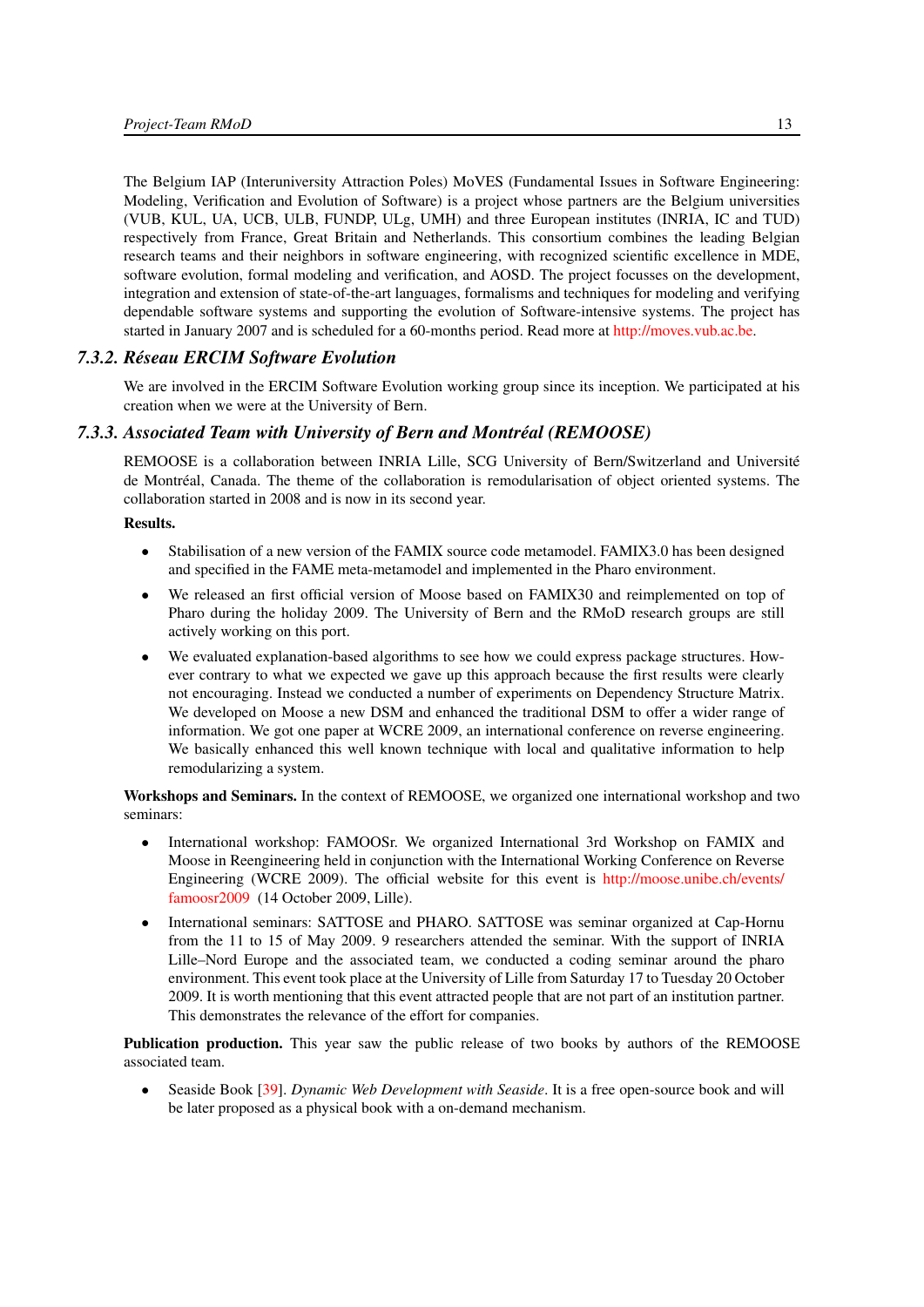• Pharo Book [\[38\]](#page-24-0). *Pharo by Example*. It is the Pharo version of the Squeak by example book that was released as a free online book, and a paperback version last year. Squeak by Example is available at Squeak by Example and was downloaded around 90000 times for the english and french versions. Several translations of Pharo by example in spanish and french are under way.

In addition we collaborated on several joint publications. Here is the list of joint papers so far:

- David Röthlisberger and Oscar Nierstrasz and Stephane Ducasse and Damien Pollet and Romain Robbes, Supporting Task-oriented Navigation in IDEs with Configurable HeatMaps, Proceedings of the 17th International Conference on Program Comprehension (ICPC 2009), IEEE Computer Society, Los Alamitos, CA, USA, 253-257, 2009.
- David Röthlisberger and Oscar Nierstrasz and Stephane Ducasse and Alexandre Bergel, Tackling Software Navigation Issues of the Smalltalk IDE, Proceedings of International Workshop on Smalltalk Technologies (IWST 2009), ACM Digital Library, 2009, to appear.
- Stephane Ducasse and Tudor Girba and Adrian Kuhn and Lukas Renggli, Meta-Environment and Executable Meta-Language using Smalltalk: an Experience Report, Journal of Software and Systems Modeling (SOSYM), Springer Verlag, 2009.
- Stephane Ducasse, Marcus Denker and Adrian Lienhard, Evolving a Reflective Language: Lessons Learned from Implementing Traits, Proceedings of International Workshop on Smalltalk Technologies (IWST 2009), ACM Digital Library, 2009, to appear.
- Gwenael Casaccio, Damien Pollet, Marcus Denker and Stephane Ducasse, Object Spaces for Safe Image Surgery, Proceedings of International Workshop on Smalltalk Technologies (IWST 2009), ACM Digital Library, 2009, to appear.
- Jannik Laval and Simon Denier and Stéphane Ducasse and Andy Kellens, Supporting Incremental Changes in Large Models, Proceedings of International Workshop on Smalltalk Technologies (IWST 2009), ACM Digital Library, 2009, to appear.
- Alexandre Bergel and Stephane Ducasse and Lukas Renggli, Seaside Advanced Composition and Control Flow for Dynamic Web Applications, ERCIM News, 72, 2008.
- S. Denier and H. Sahraoui, Understanding the Use of Inheritance with Visual Patterns, International Symposium on Empirical Software Engineering and Measurement (ESEM), 2009.
- Lukas Renggli, Marcus Denker and Oscar Nierstrasz, Language Boxes. Bending the Host Language with Modular Language Changes, the 2nd International Conference on Software Language Engineering (SLE 2009), LNCS, 2009, to appear.
- Hani Abdeen and Stephane Ducasse and Houari Sahraoui and Ilham Alloui: Automatic Package Coupling and Cycle Minimization, International Working Conference on Reverse Engineering (WCRE), IEEE Computer Society Press, 2009.

# 7.4. International Initiatives

<span id="page-18-0"></span>Participants: Stéphane Ducasse [correspondant], Simon Denier, Marcus Denker.

# *7.4.1. STICAmsud*

This project focuses on software remodularization. Aspects, Traits and Classboxes are proven software mechanisms to provide modules in software applications. However, reenginering-based methodologies using these mechanisms have not yet been explored so far. This project intents to show how visualization and clustering techniques (such as Formal Concept Analysis) are useful to cope with the comprehension and transformation of module-based applications to applications which also use these mechanisms. The research results will be applied in a common reenginering platform MOOSE to show the applicability of the concepts.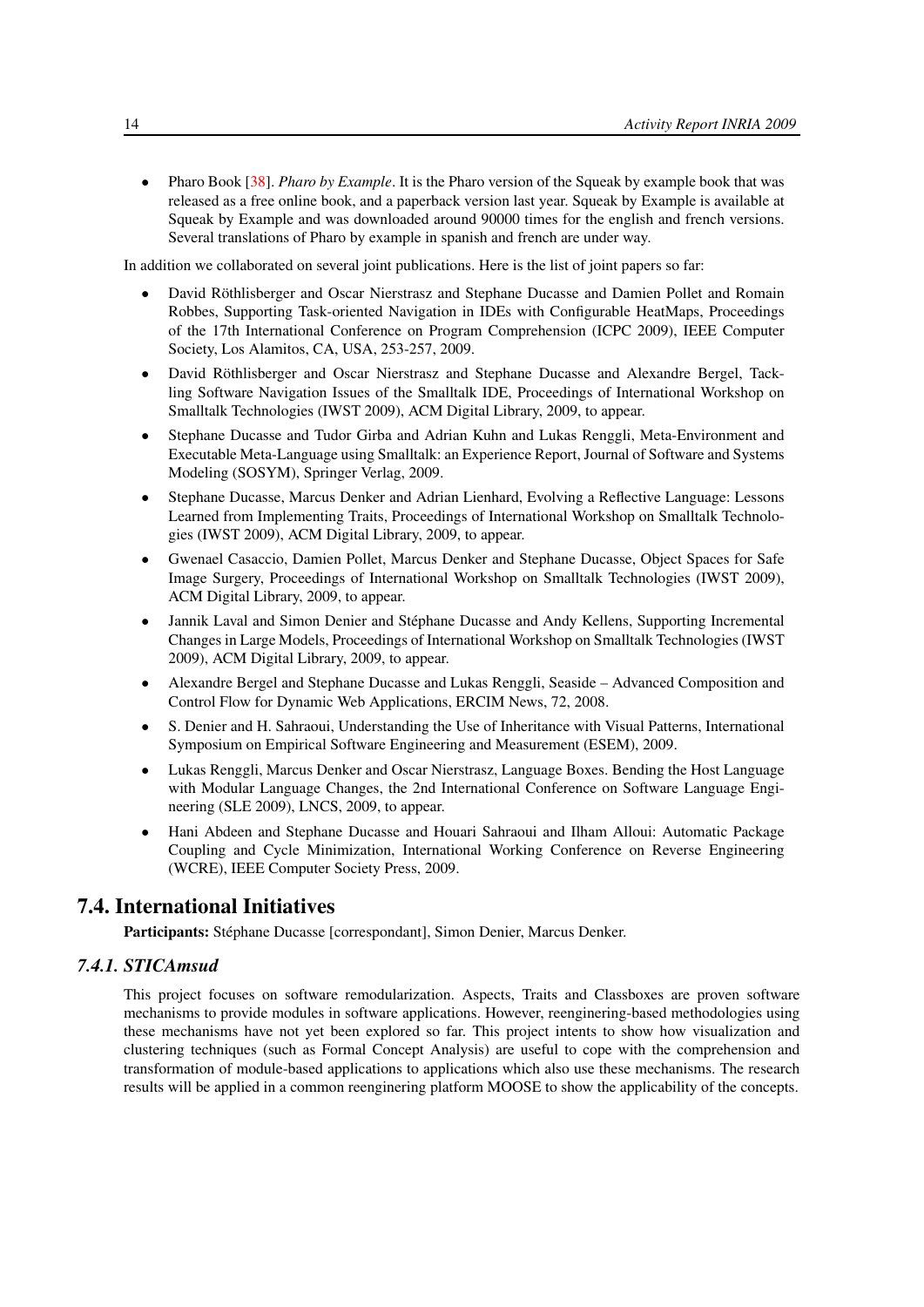CoReA spans three research institutions: INRIA (the Lille Nord Europe research center, France), University of Chile (Santiago, Chile), LIFIA - Universidad Nacional de La Plata (La Plata, Argentina). The three national project leaders are Dr. Gabriela Arévalo (LIFIA - UNLP), Dr. Alexandre Bergel (INRIA), Prof. Dr. Johan Fabry (University of Chile). The international coordinator is Dr. Alexandre Bergel. Participants are: Prof. Dr. Eric Tanter (University of Chile), and Dr. Stéphane Ducasse (senior scientist at INRIA).

# <span id="page-19-0"></span>8. Dissemination

# <span id="page-19-1"></span>8.1. Scientific Community Animation

### *8.1.1. Examination Committees*

<span id="page-19-2"></span>Stéphane Ducasse was in the examination committee of the following PhD theses:

- *Visualizing, Assessing and Re-Modularizing Object-Oriented Architectural Elements*, Hani Abdeen, Université de Lille, France. 24/11/09 (advisor).
- *Contributions à l'IDM: reconstruction et alignement de modèles de classes*, Jean-Rémi Falléri, Université de Montpellier, France. 28/10/09 (referee).
- *Programmer Friendly Refactoring Tools*, Emerson Murphy-Hill, Portland State University, USA. 26/2/09 (referee).
- *Conception d'un language dédié à l'analyse et la transformation de programmes*, Emilie Balland, Université de Nancy, France. 11/03/08 (referee).
- <span id="page-19-3"></span>• *Of Change and Software*, Romain Robbes, Université de Lugano, Suisse. 1/12/08 (referee).

#### *8.1.2. Scientific Community Animation*

The team has organized two international conferences:

- WCRE'2009, Lille (International Working Conference on Reverse engineering) 80 participants
- ESUG'2009, Brest (International Smalltalk conference) 150 participants

Stéphane Ducasse has been/is :

- Member of the following committees:
	- European Conference on Object-Oriented Programming (ECOOP 2010).
	- International Conference on Software Maintenance (ICSM 08, 2010).
	- International Conference on the Unified Modeling Language (Models 09).
	- International Conference on Objects, Models, Components, Patterns (TOOLS 2009, TOOLS 2010).
	- International Conference on Software Composition (SC 09).
	- Program Chair of the International Smalltalk Conference (2008, 2009).
- Reviewer for the following journals:
	- IEEE Transactions on Software Engineering (TSE),
	- ACM Transactions on Software Engineering and Methodology (TOSEM),
	- Journal on Software Maintenance and Evolution (JSME),
	- Journal of Systems and Software (JSS),
	- IEEE Software,
	- International Journal on Information and Software Technology (IST)
- Keynote speaker:
	- Software Composition 2009 (Switzerland)
	- Smalltalks 2009 (Argentina)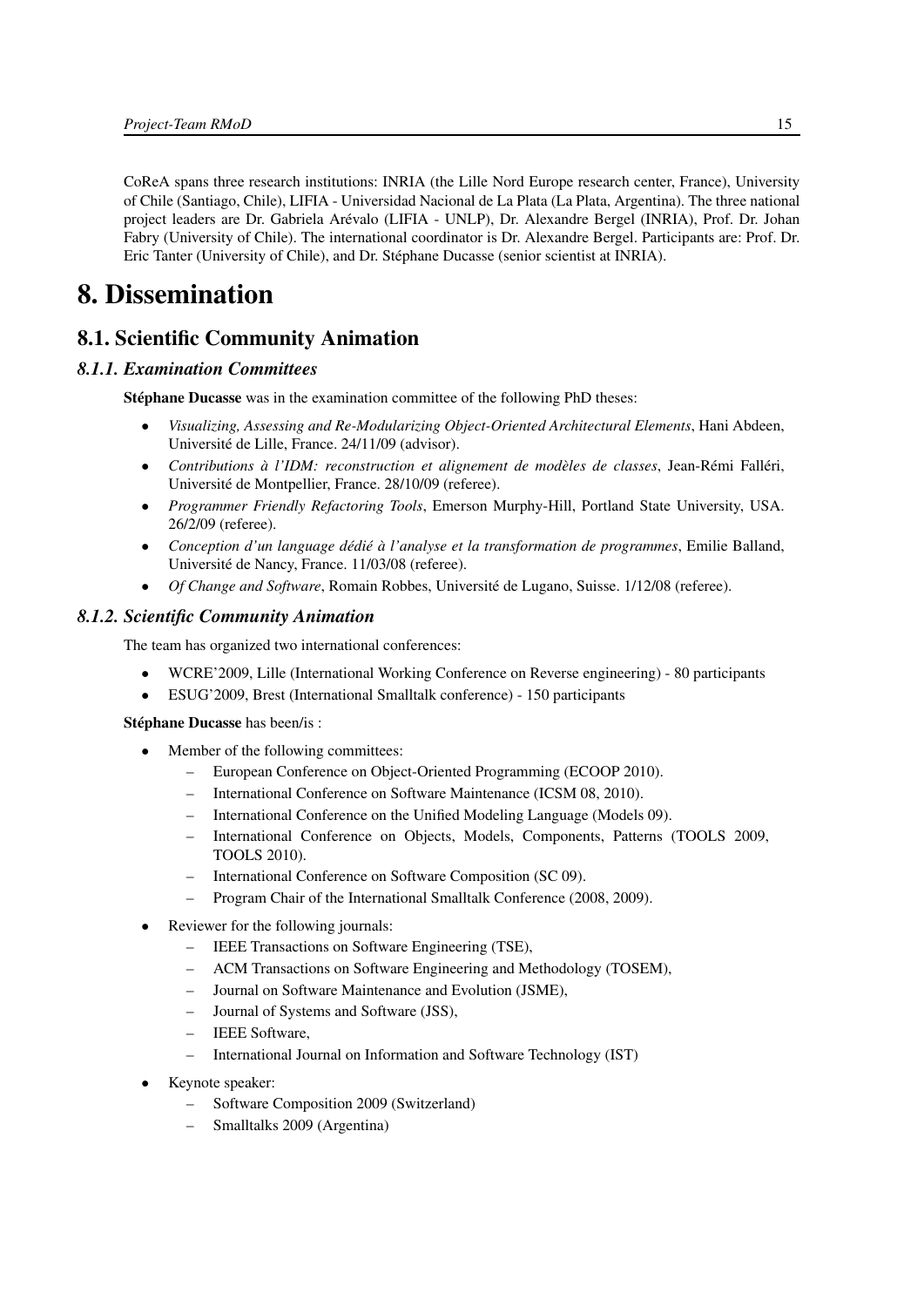Nicolas Anquetil has been/is :

- Member of the following program committees:
	- Working Conference on Reverse Engineering (WCRE 2009).
	- International Conference on Software Maintenance (ICSM 2010).
	- European Conference on Software Maintenance and Re-engineering (CSMR 2010)
- Recipient of the WCRE'09 most influential paper award:
	- Presented at WCRE'09

Marcus Denker has been/is :

- Member of the following committees:
	- International Conference on Software Composition (SC 09).
	- ECOOP Workshop on Reflection, AOP, and Meta-Data for Software Evolution (RAM-SE 2009).
	- ESUG International Smalltalk Workshop (IWST09).
- Reviewer for the following journals:
	- Elsevier Science of Computer Programming (SCP), ISSN: 0167-6423.
	- IEEE Transactions on Software Engineering (TSE), ISSN 0098-5589.

Damien Pollet has been/is :

- Co-chair for the workshops of WCRE'09.
- Speaker at Tools'09 for [\[18\]](#page-22-3).
- Reviewer for the following conferences:
	- MajecSTIC'09 (francophone).
	- Models 09.
	- International Conference on Software Composition (SC 2009).
	- International Conference on Objects, Models, Components, Patterns (Tools 2009).
	- Working Conference on Reverse Engineering (WCRE 2009).

Simon Denier has been/is :

- Member of the following committees:
	- Working Conference on Reverse Engineering (WCRE 2009).
	- International Conference on Software Composition (SC 2010).
- Co-organiser of the FAMOOSr workshop (2009, 2010).
- Reviewer for the IEEE Software journal.
- <span id="page-20-0"></span>• Reviewer for the following conferences: LMO 2009, MODELS 2009.

### 8.2. Teaching

Stéphane Ducasse teaches a course on advanced OO design in the Master of Computer Science of the University of Lille 1.

Damien Pollet organizes and teaches bachelor and master-level courses on algorithms, programming in C and Java, object-oriented design, remote objects and web applications at the engineering school Telecom Lille 1.

Nicolas Anquetil teaches at the IUT (Institut Universitaire Technologique) of Lille 1.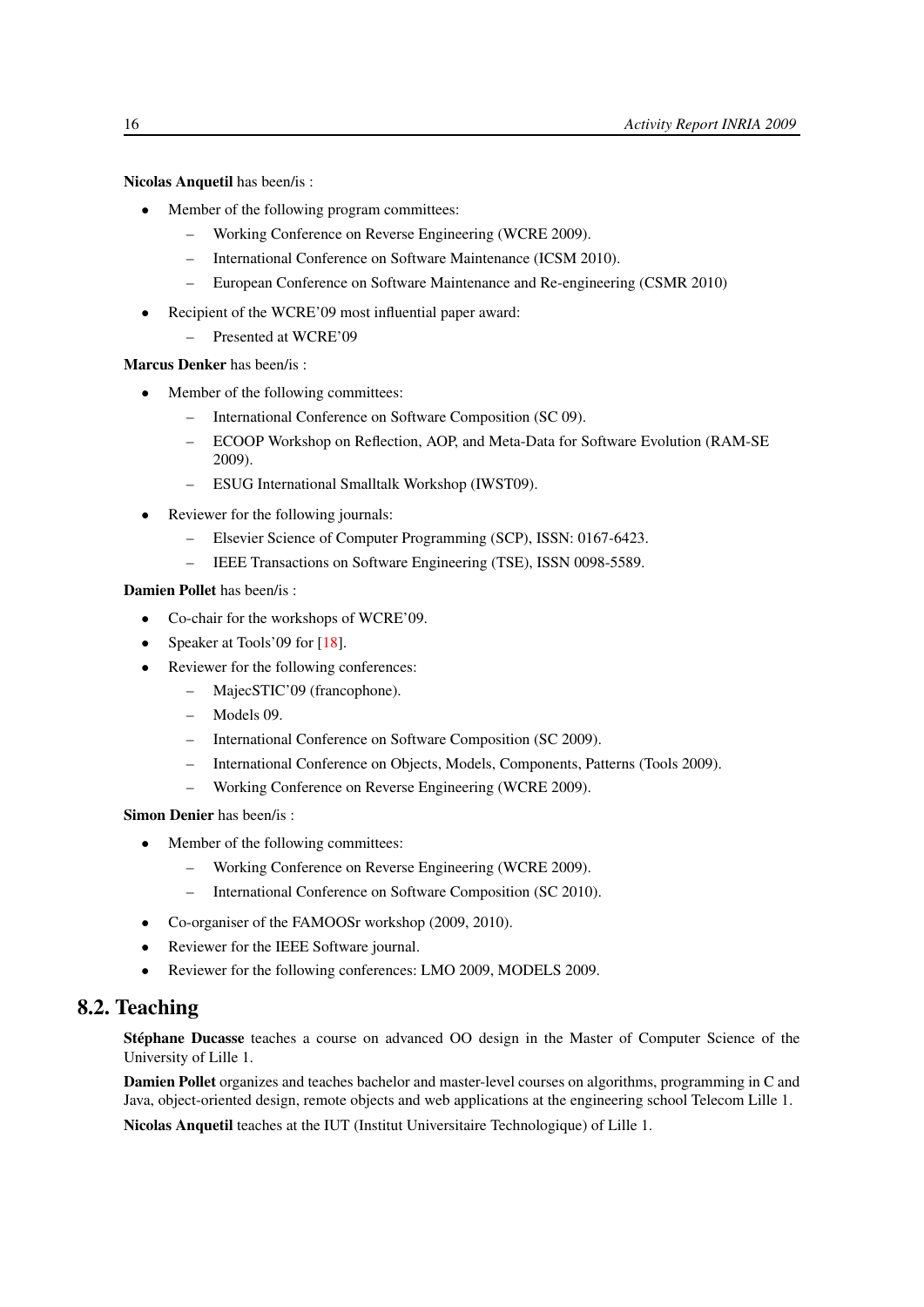<span id="page-21-0"></span>Jean-Baptiste Arnaud and Jannik Laval are teaching assistants (moniteur) at the IUT.

# 9. Bibliography

# Major publications by the team in recent years

- [1] N. ANQUETIL, T. LETHBRIDGE. *Extracting Concepts from File Names; a New File Clustering Criterion*, in "International Conference on Software Engineering (ICSE 1998)", 1998, p. 84–93.
- [2] N. ANQUETIL, T. LETHBRIDGE. *Experiments with Clustering as a Software Remodularization Method*, in "Proceedings of WCRE '99 (6th Working Conference on Reverse Engineering)", 1999, p. 235–255.
- [3] M. DENKER, S. DUCASSE, É. TANTER. *Runtime Bytecode Transformation for Smalltalk*, in "Journal of Computer Languages, Systems and Structures", vol. 32,  $n^{\circ}$  2-3, July 2006, p. 125–139, [http://scg.unibe.ch/](http://scg.unibe.ch/archive/papers/Denk06aRuntimeByteCodeESUGJournal.pdf) [archive/papers/Denk06aRuntimeByteCodeESUGJournal.pdf.](http://scg.unibe.ch/archive/papers/Denk06aRuntimeByteCodeESUGJournal.pdf)
- [4] S. DUCASSE, T. GÎRBA, A. KUHN, L. RENGGLI. *Meta-Environment and Executable Meta-Language using Smalltalk: an Experience Report*, in "Journal of Software and Systems Modeling (SOSYM)", vol. 8, n<sup>o</sup> 1, February 2009, p. 5–19, [http://scg.unibe.ch/archive/drafts/Duca08a-Sosym-ExecutableMetaLanguage.pdf.](http://scg.unibe.ch/archive/drafts/Duca08a-Sosym-ExecutableMetaLanguage.pdf)
- [5] S. DUCASSE, M. LANZA. *The Class Blueprint: Visually Supporting the Understanding of Classes*, in "Transactions on Software Engineering (TSE)", vol. 31,  $n^{\circ}$  1, January 2005, p. 75–90, [http://scg.unibe.ch/](http://scg.unibe.ch/archive/papers/Duca05bTSEClassBlueprint.pdf) [archive/papers/Duca05bTSEClassBlueprint.pdf.](http://scg.unibe.ch/archive/papers/Duca05bTSEClassBlueprint.pdf)
- [6] S. DUCASSE, A. LIENHARD, L. RENGGLI. *Seaside: A Flexible Environment for Building Dynamic Web Applications*, in "IEEE Software", vol. 24, n<sup>o</sup> 5, 2007, p. 56–63, [http://www.computer.org/portal/](http://www.computer.org/portal/cms_docs_software/software/homepage/2007/S507/s5056.pdf) [cms\\_docs\\_software/software/homepage/2007/S507/s5056.pdf.](http://www.computer.org/portal/cms_docs_software/software/homepage/2007/S507/s5056.pdf)
- [7] S. DUCASSE, O. NIERSTRASZ, N. SCHÄRLI, R. WUYTS, A. P. BLACK. *Traits: A Mechanism for fine-grained Reuse*, in "ACM Transactions on Programming Languages and Systems (TOPLAS)", vol. 28, n<sup>o</sup> 2, March 2006, p. 331–388, [http://scg.unibe.ch/archive/papers/Duca06bTOPLASTraits.pdf.](http://scg.unibe.ch/archive/papers/Duca06bTOPLASTraits.pdf)
- <span id="page-21-1"></span>[8] S. DUCASSE, D. POLLET. *Software Architecture Reconstruction: A Process-Oriented Taxonomy*, in "IEEE Transactions on Software Engineering", vol. 35, n<sup>o</sup> 4, July 2009, p. 573-591, [http://scg.unibe.ch/archive/](http://scg.unibe.ch/archive/external/Duca09x-SOAArchitectureExtraction.pdf) [external/Duca09x-SOAArchitectureExtraction.pdf.](http://scg.unibe.ch/archive/external/Duca09x-SOAArchitectureExtraction.pdf)
- [9] S. DUCASSE, D. POLLET, M. SUEN, H. ABDEEN, I. ALLOUI. *Package Surface Blueprints: Visually Supporting the Understanding of Package Relationships*, in "ICSM '07: Proceedings of the IEEE International Conference on Software Maintenance", 2007, p. 94–103, [http://scg.unibe.ch/archive/papers/](http://scg.unibe.ch/archive/papers/Duca07cPackageBlueprintICSM2007.pdf) [Duca07cPackageBlueprintICSM2007.pdf.](http://scg.unibe.ch/archive/papers/Duca07cPackageBlueprintICSM2007.pdf)
- [10] N. SCHÄRLI, A. P. BLACK, S. DUCASSE. *Object-oriented Encapsulation for Dynamically Typed Languages*, in "Proceedings of 18th International Conference on Object-Oriented Programming Systems, Languages and Applications (OOPSLA'04)", October 2004, p. 130–149, [http://scg.unibe.ch/archive/papers/](http://scg.unibe.ch/archive/papers/Scha04bOOEncapsulation.pdf) [Scha04bOOEncapsulation.pdf.](http://scg.unibe.ch/archive/papers/Scha04bOOEncapsulation.pdf)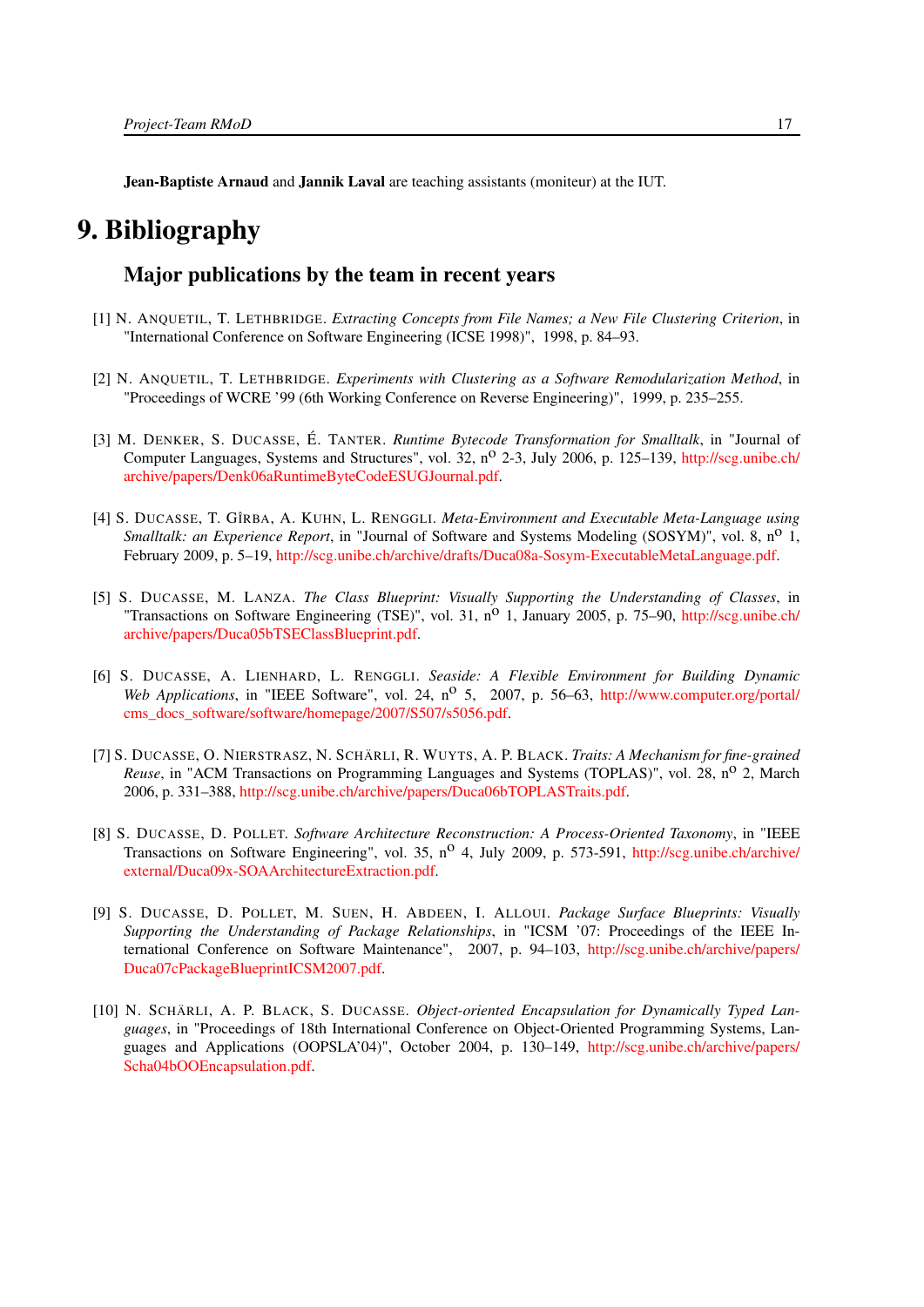# Year Publications

### Articles in International Peer-Reviewed Journal

- <span id="page-22-2"></span>[11] S. DUCASSE, T. GÎRBA, A. KUHN, L. RENGGLI. *Meta-Environment and Executable Meta-Language using Smalltalk: an Experience Report*, in "Journal of Software and Systems Modeling (SOSYM)", vol. 8, n<sup>o</sup> 1, February 2009, p. 5–19, [http://scg.unibe.ch/archive/drafts/Duca08a-Sosym-ExecutableMetaLanguage.pdfC](http://scg.unibe.ch/archive/drafts/Duca08a-Sosym-ExecutableMetaLanguage.pdf)H.
- [12] S. DUCASSE, D. POLLET. *Software Architecture Reconstruction: A Process-Oriented Taxonomy*, in "IEEE Transactions on Software Engineering", vol. 35, n<sup>o</sup> 4, July 2009, p. 573-591, [http://rmod.lille.inria.fr/archives/](http://rmod.lille.inria.fr/archives/papers/Duca09c-TSE-SOAArchitectureExtraction.pdf) [papers/Duca09c-TSE-SOAArchitectureExtraction.pdf.](http://rmod.lille.inria.fr/archives/papers/Duca09c-TSE-SOAArchitectureExtraction.pdf)

### International Peer-Reviewed Conference/Proceedings

- <span id="page-22-1"></span>[13] H. ABDEEN, S. DUCASSE, H. A. SAHRAOUI, I. ALLOUI. *Automatic Package Coupling and Cycle Minimization*, in "International Working Conference on Reverse Engineering (WCRE), Washington, DC, USA", IEEE Computer Society Press, 2009, p. 103–112, [http://rmod.lille.inria.fr/archives/papers/Abde09b-WCRE2009-](http://rmod.lille.inria.fr/archives/papers/Abde09b-WCRE2009-AutomaticPackageCoupling.pdf) [AutomaticPackageCoupling.pdf](http://rmod.lille.inria.fr/archives/papers/Abde09b-WCRE2009-AutomaticPackageCoupling.pdf) CA .
- <span id="page-22-5"></span>[14] G. CASACCIO, D. POLLET, M. DENKER, S. DUCASSE. *Object Spaces for Safe Image Surgery*, in "Proceedings of ESUG International Workshop on Smalltalk Technologies (IWST 2009), New York, USA", ACM digital library, 2009, <http://rmod.lille.inria.fr/archives/workshops/Casa09a-IWST09-ObjectSpaces.pdf> CL.
- [15] S. DENIER, D. POLLET, S. DUCASSE. *Proposals for the Reborn Pharo Developer*, in "Proceedings of ESUG International Workshop on Smalltalk Technologies (IWST 2009), Brest, France", 2009, [http://rmod.lille.inria.](http://rmod.lille.inria.fr/archives/workshops/Deni09b-IWST09-PharoBrowsers.pdf) [fr/archives/workshops/Deni09b-IWST09-PharoBrowsers.pdf.](http://rmod.lille.inria.fr/archives/workshops/Deni09b-IWST09-PharoBrowsers.pdf)
- [16] S. DENIER, H. A. SAHRAOUI. *Understanding the Use of Inheritance with Visual Patterns*, in "Proceedings of the 3rd International Symposium on Empirical Software Engineering and Measurement (ESEM 2009), Lake Buena Vista, FL, USA", J. MILLER, R. SELBY (editors), IEEE Computer Society Press, 2009, [http://rmod.](http://rmod.lille.inria.fr/archives/papers/Deni09a-ESEM09-VisuInheritance.pdf) [lille.inria.fr/archives/papers/Deni09a-ESEM09-VisuInheritance.pdf](http://rmod.lille.inria.fr/archives/papers/Deni09a-ESEM09-VisuInheritance.pdf) CA .
- <span id="page-22-4"></span>[17] S. DUCASSE, M. DENKER, A. LIENHARD. *Evolving a Reflective Language*, in "Proceedings of the International Workshop on Smalltalk Technologies (IWST 2009), Brest, France", aug 2009, [http://rmod.lille.inria.fr/](http://rmod.lille.inria.fr/archives/workshops/Duca09b-IWST09-TraitMop.pdf) [archives/workshops/Duca09b-IWST09-TraitMop.pdf](http://rmod.lille.inria.fr/archives/workshops/Duca09b-IWST09-TraitMop.pdf) CL CH .
- <span id="page-22-3"></span>[18] S. DUCASSE, D. POLLET, A. BERGEL, D. CASSOU. *Reusing and Composing Tests with Traits*, in "Proceedings of the 47th International Conference Objects, Models, Components, Patterns (TOOLS-Europe'09), Zurich, Switzerland", jun 2009, p. 252–271, [http://rmod.lille.inria.fr/archives/papers/Duca09a-Tools2009-](http://rmod.lille.inria.fr/archives/papers/Duca09a-Tools2009-TraitTests.pdf) [TraitTests.pdf.](http://rmod.lille.inria.fr/archives/papers/Duca09a-Tools2009-TraitTests.pdf)
- <span id="page-22-6"></span>[19] J. L. FERNÁNDEZ, S. ROBLES, A. FORTIER, S. DUCASSE, G. ROSSI, S. GORDILLO. *Meteoroid Towards a real MVC for the Web*, in "Proceedings of International Workshop on Smalltalk Technologies (IWST 2009)", ACM Digital Library, 2009, [http://rmod.lille.inria.fr/archives/workshops/Laut09a-IWST09-Meteroid.pdf,](http://rmod.lille.inria.fr/archives/workshops/Laut09a-IWST09-Meteroid.pdf) To appear AR .
- <span id="page-22-0"></span>[20] J. LAVAL, S. DENIER, S. DUCASSE, A. BERGEL. *Identifying cycle causes with Enriched Dependency Structural Matrix*, in "WCRE '09: Proceedings of the 2009 16th Working Conference on Reverse Engineering, Lille, France", 2009, [http://rmod.lille.inria.fr/archives/papers/Lava09c-WCRE2009-eDSM.pdf.](http://rmod.lille.inria.fr/archives/papers/Lava09c-WCRE2009-eDSM.pdf)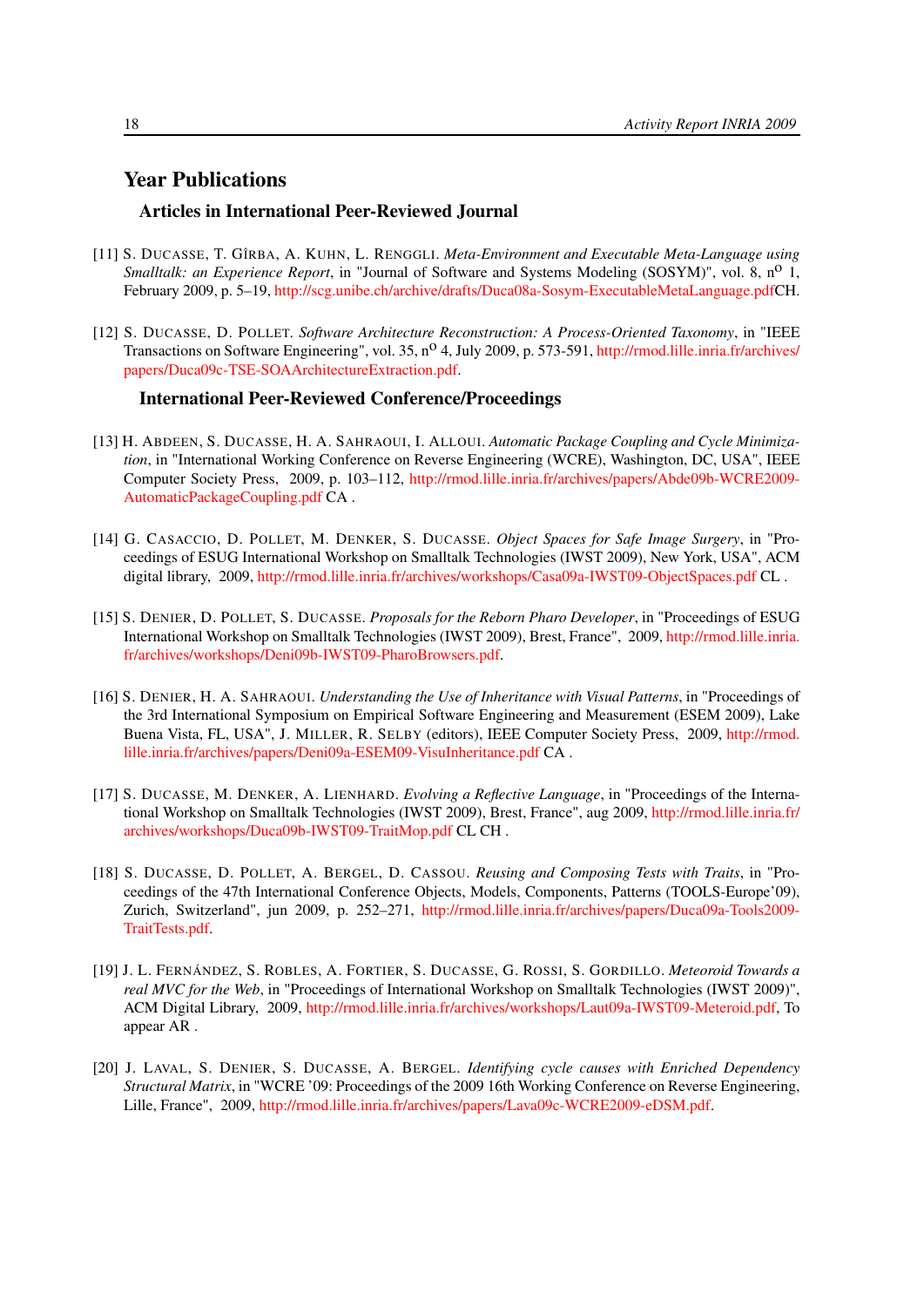- <span id="page-23-5"></span>[21] J. LAVAL, S. DENIER, S. DUCASSE, A. KELLENS. *Supporting Incremental Changes in Large Models*, in "Proceedings of ESUG International Workshop on Smalltalk Technologies (IWST 2009), Brest, France", 2009, <http://rmod.lille.inria.fr/archives/workshops/Lava09b-ESUG2009-incrementalChange.pdf> BE .
- [22] J. LAVAL, S. DENIER, S. DUCASSE. *Identifying cycle causes with CycleTable*, in "FAMOOSr 2009: 3rd Workshop on FAMIX and MOOSE in Software Reengineering, Brest, France", 2009, [http://rmod.lille.inria.](http://rmod.lille.inria.fr/archives/workshops/Lava09d-Famoosr2009-CycleTable.pdf) [fr/archives/workshops/Lava09d-Famoosr2009-CycleTable.pdf.](http://rmod.lille.inria.fr/archives/workshops/Lava09d-Famoosr2009-CycleTable.pdf)
- <span id="page-23-4"></span>[23] K. MORDAL-MANET, F. BALMAS, S. DENIER, S. DUCASSE, H. WERTZ, J. LAVAL, F. BELLINGARD, P. VAILLERGUES. *The Squale Model – A Practice-based Industrial Quality Model*, in "ICSM '09: Proceedings of the IEEE International Conference on Software Maintenance, Edmonton, Canada", 2009, p. 94–103, [http://](http://rmod.lille.inria.fr/archives/papers/Mord09a-ICSM2009-SqualeModel.pdf) [rmod.lille.inria.fr/archives/papers/Mord09a-ICSM2009-SqualeModel.pdf.](http://rmod.lille.inria.fr/archives/papers/Mord09a-ICSM2009-SqualeModel.pdf)
- <span id="page-23-1"></span>[24] A. RAZAVIZADEH, S. CÎMPAN, H. VERJUS, S. DUCASSE. *Multiple Viewpoints Architecture Extraction*, in "Proceedings of the 2009 Joint Working IEEE/IFIP Conference on Software Architecture & European Conference on Software Architectures", 2009, p. 329–332, [http://rmod.lille.inria.fr/archives/papers/Raza09a-](http://rmod.lille.inria.fr/archives/papers/Raza09a-WASECSA-MultipleViewPoints.pdf)[WASECSA-MultipleViewPoints.pdf.](http://rmod.lille.inria.fr/archives/papers/Raza09a-WASECSA-MultipleViewPoints.pdf)
- <span id="page-23-2"></span>[25] A. RAZAVIZADEH, S. CÎMPAN, H. VERJUS, S. DUCASSE. *Software System Understanding via Architectural Views Extraction According to Multiple Viewpoints*, in "8th International Workshop on System/Software Architectures", 2009, [http://rmod.lille.inria.fr/archives/workshops/Raza09b-iwssa-.pdf.](http://rmod.lille.inria.fr/archives/workshops/Raza09b-iwssa-.pdf)
- <span id="page-23-7"></span>[26] D. RÖTHLISBERGER, O. NIERSTRASZ, S. DUCASSE, A. BERGEL. *Tackling Software Navigation Issues of the Smalltalk IDE*, in "Proceedings of International Workshop on Smalltalk Technologies (IWST 2009)", ACM Digital Library, 2009, <http://rmod.lille.inria.fr/archives/workshops/Roet09e-IWST2009-obEnhancements.pdf> CH .
- <span id="page-23-8"></span>[27] D. RÖTHLISBERGER, O. NIERSTRASZ, S. DUCASSE, D. POLLET, R. ROBBES. *Supporting Task-oriented Navigation in IDEs with Configurable HeatMaps*, in "Proceedings of the 17th International Conference on Program Comprehension (ICPC 2009), Los Alamitos, CA, USA", IEEE Computer Society, 2009, p. 253–257, [http://rmod.lille.inria.fr/archives/papers/Roet09a-ICPC2009-HeatMaps.pdfC](http://rmod.lille.inria.fr/archives/papers/Roet09a-ICPC2009-HeatMaps.pdf)H.
- <span id="page-23-6"></span>[28] D. RÖTHLISBERGER, O. NIERSTRASZ, S. DUCASSE. *Autumn Leaves: Curing the Window Plague in IDEs*, in "Proceedings of the 16th Working Conference on Reverse Engineering (WCRE 2009), Los Alamitos, CA, USA", IEEE Computer Society, 2009, [http://rmod.lille.inria.fr/archives/papers/Roet09f-WCRE2009-](http://rmod.lille.inria.fr/archives/papers/Roet09f-WCRE2009-AutumnLeaves-ieee.pdf) [AutumnLeaves-ieee.pdf](http://rmod.lille.inria.fr/archives/papers/Roet09f-WCRE2009-AutumnLeaves-ieee.pdf) CH .
- <span id="page-23-0"></span>[29] T. VAN CUTSEM, A. BERGEL, S. DUCASSE, W. DE MEUTER. *Adding State and Visibility Control to Traits using Lexical Nesting*, in "Proceedings of ECOOP 2009, London, UK", S. DROSSOPOULOU (editor), Lecture Notes in Computer Science, Springer, 2009, [http://rmod.lille.inria.fr/archives/papers/Cuts09a-ECOOP09-](http://rmod.lille.inria.fr/archives/papers/Cuts09a-ECOOP09-Traits.pdf) [Traits.pdf](http://rmod.lille.inria.fr/archives/papers/Cuts09a-ECOOP09-Traits.pdf) BE .

#### National Peer-Reviewed Conference/Proceedings

<span id="page-23-3"></span>[30] A. BERGEL. *Contrôler la visibilité des aspects avec Aspectboxes*, in "Proceedings of LMO'09, Toulouse, France", Cépaduès, 2009.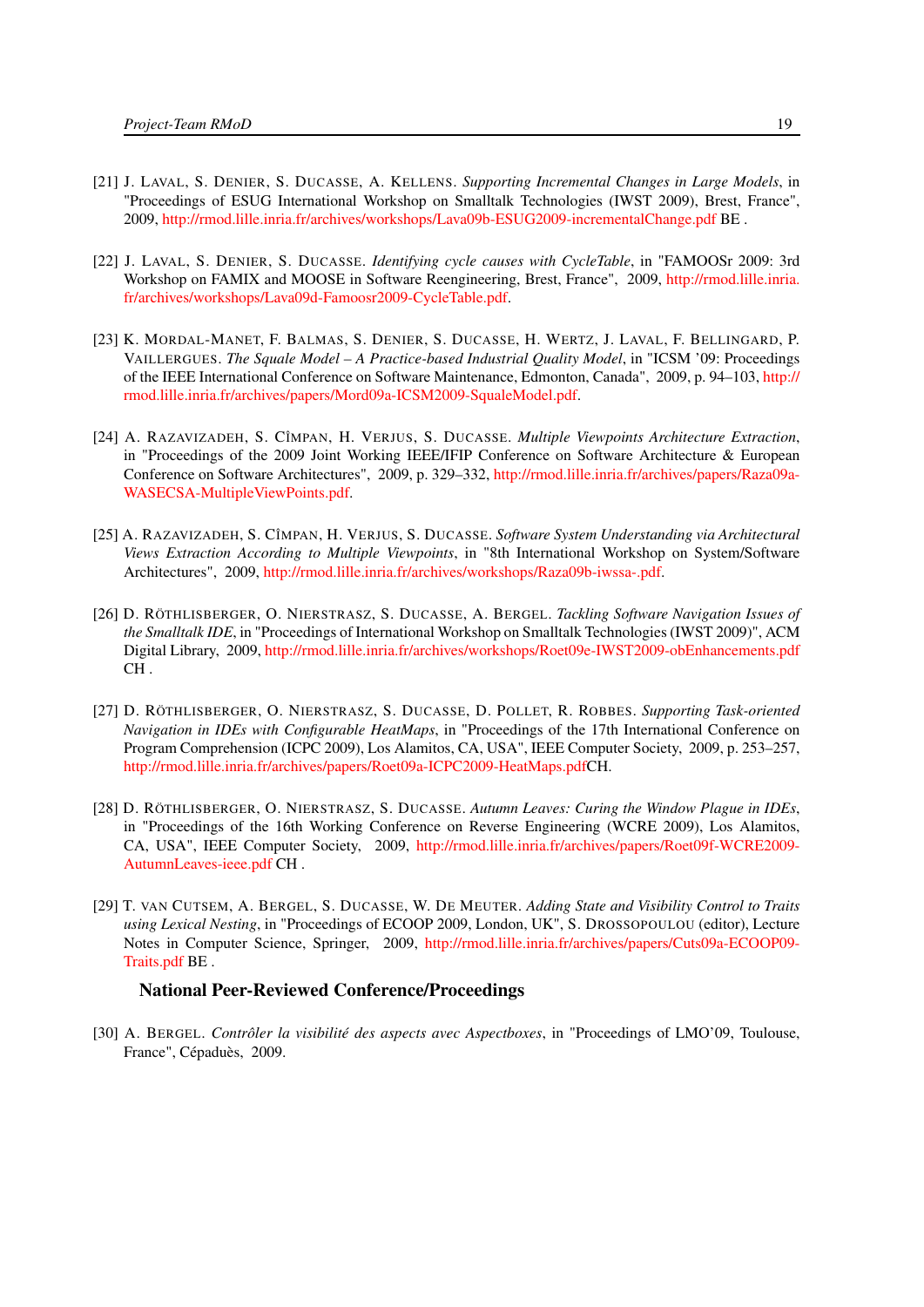[31] J. LAVAL, A. BERGEL, S. DUCASSE. *Matrice de dépendances enrichie*, in "Proceedings of Languages et Modèles à Objets (LMO 2009), Nancy, France", 2009, [http://rmod.lille.inria.fr/archives/papers/Lava09a-](http://rmod.lille.inria.fr/archives/papers/Lava09a-LMO2009-DSM.pdf)[LMO2009-DSM.pdf.](http://rmod.lille.inria.fr/archives/papers/Lava09a-LMO2009-DSM.pdf)

#### Books or Proceedings Editing

[32] S. DENIER, T. GÎRBA (editors). *Proceedings of the 3rd Workshop on FAMIX and MOOSE in Software Reengineering (FAMOOSr 2009)*, 2009, 27, [http://rmod.lille.inria.fr/archives/workshops/Deni09c-famoosr09](http://rmod.lille.inria.fr/archives/workshops/Deni09c-famoosr09-proceedings.pdf) [proceedings.pdf](http://rmod.lille.inria.fr/archives/workshops/Deni09c-famoosr09-proceedings.pdf) CH .

#### Research Reports

- <span id="page-24-2"></span>[33] F. BALMAS, F. BELLINGARD, S. DENIER, S. DUCASSE, J. LAVAL, K. MORDAL-MANET. *Practices in the Squale Quality Model (Squale Deliverable 1.3)*, INRIA, 2009, Technical report.
- <span id="page-24-3"></span>[34] F. BALMAS, A. BERGEL, S. DENIER, S. DUCASSE, J. LAVAL, K. MORDAL-MANET, H. ABDEEN, F. BELLINGARD. *Software metric for Java and C++ practices*, INRIA Lille Nord Europe, 2009, Technical report.
- [35] S. DUCASSE, S. DENIER, F. BALMAS, A. BERGEL, J. LAVAL, K. MORDAL-MANET, F. BELLINGARD. *Software metric for Java and C++ practices*, INRIA Lille Nord Europe, 2009, Technical report.
- [36] S. DUCASSE, S. DENIER, F. BALMAS, A. BERGEL, J. LAVAL, K. MORDAL-MANET, F. BELLINGARD. *Visualization of Practices and Metrics (Squale Deliverable 1.2)*, INRIA, 2009, Technical report.
- [37] K. MORDAL-MANET, F. BALMAS, S. DENIER, S. DUCASSE, H. WERTZ, J. LAVAL, F. BELLINGARD, P. VAILLERGUES. *The Squale Model – A Practice-based Industrial Quality Model*, INRIA Lille Nord Europe, 2009, Technical report.

#### Scientific Popularization

- <span id="page-24-0"></span>[38] A. P. BLACK, S. DUCASSE, O. NIERSTRASZ, D. POLLET, D. CASSOU, M. DENKER. *Pharo by Example*, Square Bracket Associates, 2009, <http://pharobyexample.org/> CH US .
- <span id="page-24-4"></span>[39] S. DUCASSE, L. RENGGLI, D. C. SHAFFER, R. ZACCONE, M. DAVIES. *Dynamic Web Development with Seaside*, Square Bracket Associates, 2009, <http://book.seaside.st/> US CH .

#### Other Publications

[40] A. BERGEL, S. DENIER, S. DUCASSE, J. LAVAL, F. BELLINGARD, P. VAILLERGUES, F. BALMAS, K. MORDAL-MANET. *SQUALE – Software QUALity Enhancement*, in "13th European Conference on Software Maintenance and Reengineering (CSMR)", 2009, Presentation.

### References in notes

<span id="page-24-1"></span>[41] E. ARISHOLM, L. C. BRIAND, A. FOYEN. *Dynamic Coupling Measurement for Object-Oriented Software*, in "IEEE Transactions on Software Engineering", vol. 30,  $n^{O}$  8, 2004, p. 491–506, [http://csdl.computer.org/](http://csdl.computer.org/comp/trans/ts/2004/08/e0491abs.htmhttp://www.sce.carleton.ca/faculty/briand/pubs/simula_tr_20035.pdf) [comp/trans/ts/2004/08/e0491abs.htmhttp://www.sce.carleton.ca/faculty/briand/pubs/simula\\_tr\\_20035.pdf.](http://csdl.computer.org/comp/trans/ts/2004/08/e0491abs.htmhttp://www.sce.carleton.ca/faculty/briand/pubs/simula_tr_20035.pdf)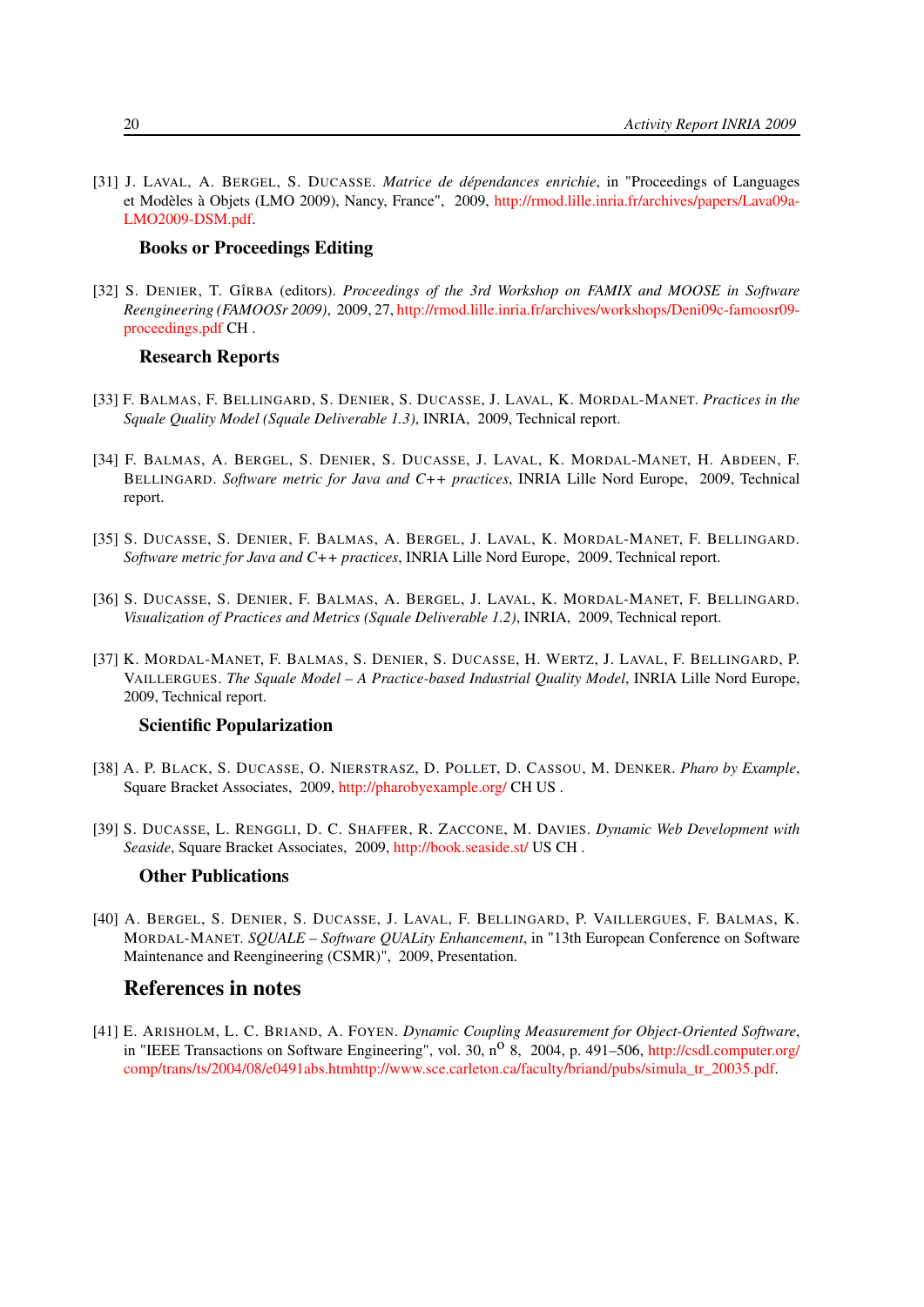- <span id="page-25-4"></span>[42] J. BANSIYA, C. DAVIS. *A Hierarchical Model for Object-Oriented Design Quality Assessment*, in "IEEE Transactions on Software Engineering", vol. 28, n<sup>o</sup> 1, January 2002, p. 4–17.
- <span id="page-25-3"></span>[43] J. BANSIYA, L. ETZKORN, C. DAVIS, W. LI. *A Class Cohesion Metric for Object-Oriented Designs*, in "Journal of Object-Oriented Programming", vol.  $11$ , n<sup>o</sup> 8, January 1999, p. 47–52.
- <span id="page-25-5"></span>[44] A. BERGEL, S. DUCASSE, O. NIERSTRASZ. *Classbox/J: Controlling the Scope of Change in Java*, in "Proceedings of 20th International Conference on Object-Oriented Programming, Systems, Languages, and Applications (OOPSLA'05), New York, NY, USA", ACM Press, 2005, p. 177–189, [http://scg.unibe.ch/](http://scg.unibe.ch/archive/papers/Berg05bclassboxjOOPSLA.pdf) [archive/papers/Berg05bclassboxjOOPSLA.pdf.](http://scg.unibe.ch/archive/papers/Berg05bclassboxjOOPSLA.pdf)
- <span id="page-25-6"></span>[45] A. BERGEL, S. DUCASSE, O. NIERSTRASZ, R. WUYTS. *Stateful Traits*, in "Advances in Smalltalk — Proceedings of 14th International Smalltalk Conference (ISC 2006)", LNCS, vol. 4406, Springer, August 2007, p. 66–90, [http://scg.unibe.ch/archive/papers/Berg07aStatefulTraits.pdf.](http://scg.unibe.ch/archive/papers/Berg07aStatefulTraits.pdf)
- <span id="page-25-8"></span>[46] A. BERGEL, S. DUCASSE, O. NIERSTRASZ, R. WUYTS. *Stateful Traits and their Formalization*, in "Journal of Computer Languages, Systems and Structures", vol. 34, n<sup>o</sup> 2-3, 2008, p. 83-108, [http://scg.unibe.ch/](http://scg.unibe.ch/archive/papers/Berg07eStatefulTraits.pdf) [archive/papers/Berg07eStatefulTraits.pdf.](http://scg.unibe.ch/archive/papers/Berg07eStatefulTraits.pdf)
- <span id="page-25-7"></span>[47] A. P. BLACK, N. SCHÄRLI, S. DUCASSE. *Applying Traits to the Smalltalk Collection Hierarchy*, in "Proceedings of 17th International Conference on Object-Oriented Programming Systems, Languages and Applications (OOPSLA'03)", vol. 38, October 2003, p. 47–64, [http://scg.unibe.ch/archive/papers/Blac03aTraitsHierarchy.](http://scg.unibe.ch/archive/papers/Blac03aTraitsHierarchy.pdf) [pdf.](http://scg.unibe.ch/archive/papers/Blac03aTraitsHierarchy.pdf)
- <span id="page-25-10"></span>[48] G. BRACHA, D. UNGAR. *Mirrors: design principles for meta-level facilities of object-oriented programming languages*, in "Proceedings of the International Conference on Object-Oriented Programming, Systems, Languages, and Applications (OOPSLA'04), ACM SIGPLAN Notices, New York, NY, USA", ACM Press, 2004, p. 331–344, [http://bracha.org/mirrors.pdf.](http://bracha.org/mirrors.pdf)
- <span id="page-25-1"></span>[49] L. C. BRIAND, J. W. DALY, J. K. WÜST. *A Unified Framework for Coupling Measurement in Object-Oriented Systems*, in "IEEE Transactions on Software Engineering", vol. 25, n<sup>o</sup> 1, 1999, p. 91–121, [http://dx.doi.org/](http://dx.doi.org/10.1109/32.748920) [10.1109/32.748920.](http://dx.doi.org/10.1109/32.748920)
- <span id="page-25-2"></span>[50] L. C. BRIAND, J. W. DALY, J. K. WÜST. *A Unified Framework for Cohesion Measurement in Object-Oriented Systems*, in "Empirical Software Engineering: An International Journal", vol. 3, n<sup>0</sup> 1, 1998, p. 65–117.
- <span id="page-25-11"></span>[51] D. CAROMEL, J. VAYSSIÈRE. *Reflections on MOPs, Components, and Java Security*, in "ECOOP '01: Proceedings of the 15th European Conference on Object-Oriented Programming", Springer-Verlag, 2001, p. 256–274.
- <span id="page-25-12"></span>[52] D. CAROMEL, J. VAYSSIÈRE. *A security framework for reflective Java applications*, in "Software: Practice and Experience", vol. 33,  $n^{O}$  9, 2003, p. 821–846.
- <span id="page-25-0"></span>[53] S. R. CHIDAMBER, C. F. KEMERER. *A Metrics Suite for Object Oriented Design*, in "IEEE Transactions on Software Engineering", vol. 20,  $n^{\circ}$  6, June 1994, p. 476–493.
- <span id="page-25-9"></span>[54] P. COINTE. *Metaclasses are First Class: the ObjVlisp Model*, in "Proceedings OOPSLA '87, ACM SIGPLAN Notices", vol. 22, December 1987, p. 156–167.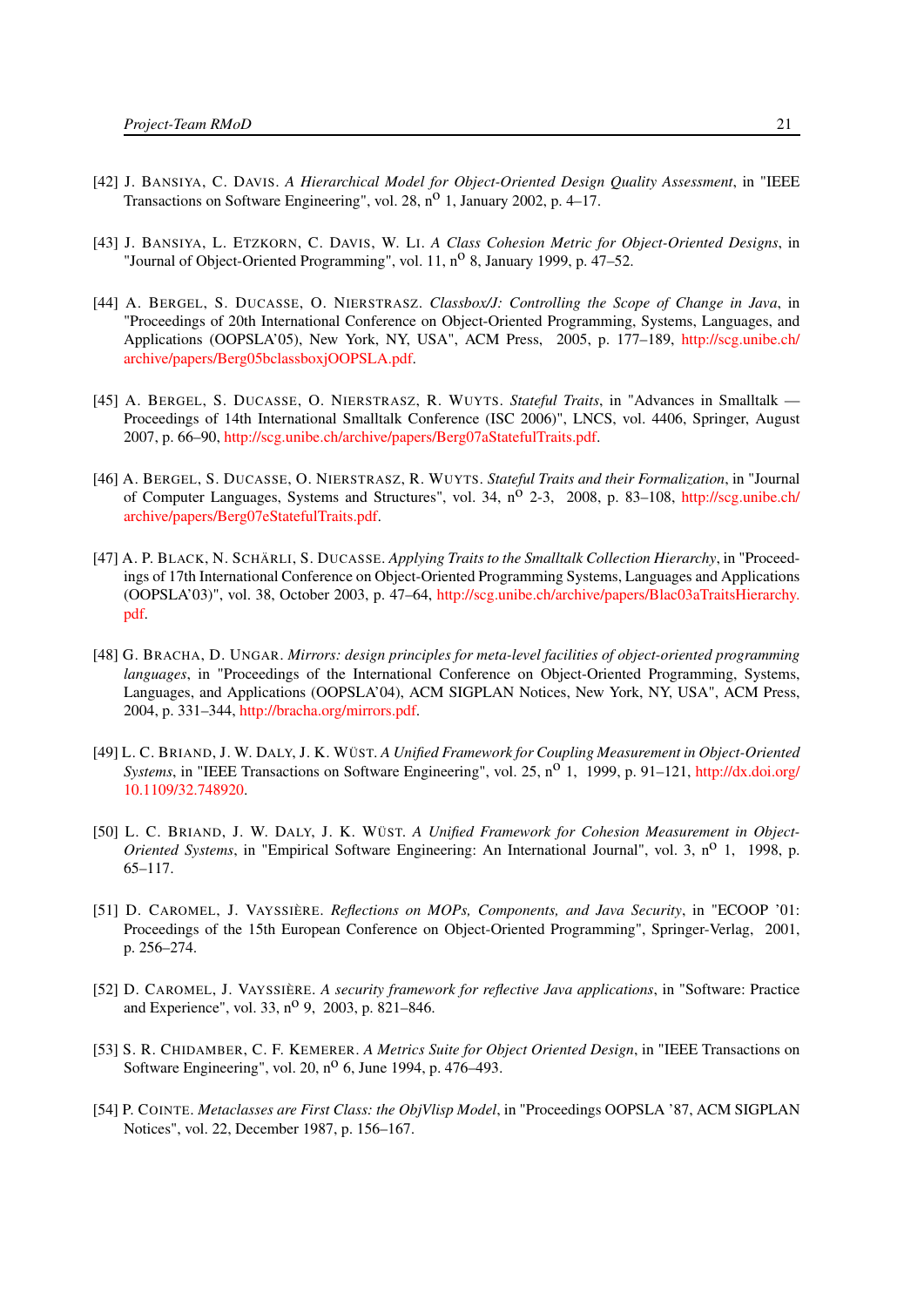- <span id="page-26-3"></span>[55] M. D'AMBROS, M. LANZA. *Reverse Engineering with Logical Coupling*, in "Proceedings of WCRE 2006 (13th Working Conference on Reverse Engineering)", 2006, p. 189 - 198.
- <span id="page-26-8"></span>[56] S. DENIER. *Traits Programming with AspectJ*, in "Actes de la Première Journée Francophone sur le Développement du Logiciel par Aspects (JFDLPA'04), Paris, France", P. COINTE (editor), September 2004, p. 62–78, [http://www.emn.fr/x-info/obasco/events/jfdlpa04/.](http://www.emn.fr/x-info/obasco/events/jfdlpa04/)
- <span id="page-26-1"></span>[57] S. DUCASSE, T. GÎRBA. *Using Smalltalk as a Reflective Executable Meta-Language*, in "International Conference on Model Driven Engineering Languages and Systems (Models/UML 2006), Berlin, Germany", LNCS, vol. 4199, Springer-Verlag, 2006, p. 604–618, [http://scg.unibe.ch/archive/papers/](http://scg.unibe.ch/archive/papers/Duca06dMOOSEMODELS2006.pdf) [Duca06dMOOSEMODELS2006.pdf.](http://scg.unibe.ch/archive/papers/Duca06dMOOSEMODELS2006.pdf)
- <span id="page-26-2"></span>[58] S. DUCASSE, T. GÎRBA, A. KUHN. *Distribution Map*, in "Proceedings of 22nd IEEE International Conference on Software Maintenance (ICSM '06), Los Alamitos CA", IEEE Computer Society, 2006, p. 203–212, [http://](http://scg.unibe.ch/archive/papers/Duca06cDistributionMap.pdf) [scg.unibe.ch/archive/papers/Duca06cDistributionMap.pdf.](http://scg.unibe.ch/archive/papers/Duca06cDistributionMap.pdf)
- <span id="page-26-0"></span>[59] S. DUCASSE, T. GÎRBA, M. LANZA, S. DEMEYER. *Moose: a Collaborative and Extensible Reengineering Environment*, in "Tools for Software Maintenance and Reengineering, Milano", RCOST / Software Technology Series, Franco Angeli, 2005, p. 55–71, [http://scg.unibe.ch/archive/papers/Duca05aMooseBookChapter.](http://scg.unibe.ch/archive/papers/Duca05aMooseBookChapter.pdf) [pdf.](http://scg.unibe.ch/archive/papers/Duca05aMooseBookChapter.pdf)
- <span id="page-26-7"></span>[60] S. DUCASSE, O. NIERSTRASZ, N. SCHÄRLI, R. WUYTS, A. P. BLACK. *Traits: A Mechanism for finegrained Reuse*, in "ACM Transactions on Programming Languages and Systems (TOPLAS)", vol. 28, n<sup>o</sup> 2, March 2006, p. 331–388, [http://scg.unibe.ch/archive/papers/Duca06bTOPLASTraits.pdf.](http://scg.unibe.ch/archive/papers/Duca06bTOPLASTraits.pdf)
- <span id="page-26-9"></span>[61] S. DUCASSE, R. WUYTS, A. BERGEL, O. NIERSTRASZ. *User-Changeable Visibility: Resolving Unanticipated Name Clashes in Traits*, in "Proceedings of 22nd International Conference on Object-Oriented Programming, Systems, Languages, and Applications (OOPSLA'07), New York, NY, USA", ACM Press, October 2007, p. 171–190, [http://scg.unibe.ch/archive/papers/Duca07b-FreezableTrait.pdf.](http://scg.unibe.ch/archive/papers/Duca07b-FreezableTrait.pdf)
- <span id="page-26-4"></span>[62] A. DUNSMORE, M. ROPER, M. WOOD. *Object-Oriented Inspection in the Face of Delocalisation*, in "Proceedings of ICSE '00 (22nd International Conference on Software Engineering)", ACM Press, 2000, p. 467–476.
- <span id="page-26-6"></span>[63] L. ETZKORN, C. DAVIS, W. LI. *A Practical Look at the Lack of Cohesion in Methods Metric*, in "Journal of Object-Oriented Programming", vol. 11, n<sup>o</sup> 5, September 1998, p. 27–34.
- <span id="page-26-5"></span>[64] N. FENTON, S. L. PFLEEGER. *Software Metrics: A Rigorous and Practical Approach*, Second, International Thomson Computer Press, London, UK, 1996.
- <span id="page-26-10"></span>[65] K. FISHER, J. REPPY. *Statically typed traits*, n<sup>o</sup> TR-2003-13, University of Chicago, Department of Computer Science, December 2003, [http://www.cs.uchicago.edu/research/publications/techreports/TR-2003-](http://www.cs.uchicago.edu/research/publications/techreports/TR-2003-13) [13,](http://www.cs.uchicago.edu/research/publications/techreports/TR-2003-13) Technical Report.
- <span id="page-26-12"></span>[66] P. W. L. FONG, C. ZHANG. *Capabilities as alias control: Secure cooperation in dynamically extensible systems*, Department of Computer Science, University of Regina, 2004, Technical report.
- <span id="page-26-11"></span>[67] A. GOLDBERG. *Smalltalk 80: the Interactive Programming Environment*, Addison Wesley, Reading, Mass., 1984.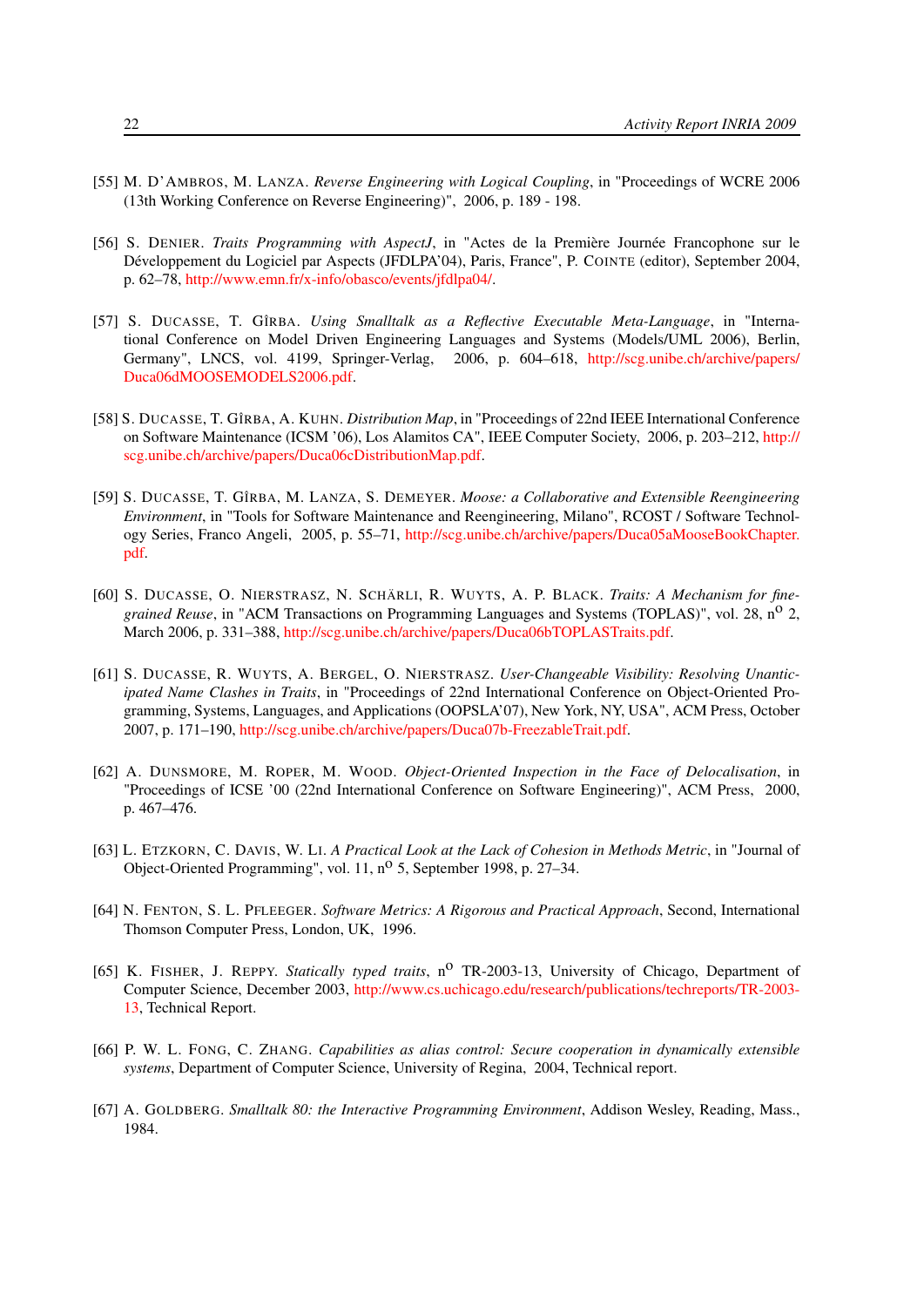- <span id="page-27-13"></span>[68] L. GONG. *New security architectural directions for Java*, in "compcon", vol. 00, 1997, 97, [http://dx.doi.org/](http://dx.doi.org/10.1109/CMPCON.1997.584679) [10.1109/CMPCON.1997.584679.](http://dx.doi.org/10.1109/CMPCON.1997.584679)
- <span id="page-27-7"></span>[69] B. HENDERSON-SELLERS. *Object-Oriented Metrics: Measures of Complexity*, Prentice-Hall, 1996.
- <span id="page-27-9"></span>[70] M. HITZ, B. MONTAZERI. *Measure Coupling and Cohesion in Object-Oriented Systems*, in "Proceedings of International Symposium on Applied Corporate Computing (ISAAC '95)", October 1995.
- <span id="page-27-8"></span>[71] M. HITZ, B. MONTAZERI. *Chidamber and Kemerer's Metrics Suite; A Measurement Theory Perspective*, in "IEEE Transactions on Software Engineering", vol. 22,  $n^0$  4, April 1996, p. 267–271.
- <span id="page-27-4"></span>[72] A. K. JAIN, R. C. DUBES. *Algorithms for Clustering Data*, Prentice Hall, Englewood Cliffs, 1988.
- <span id="page-27-5"></span>[73] A. K. JAIN, M. N. MURTY, P. J. FLYNN. *Data Clustering: a Review*, in "ACM Computing Surveys", vol. 31, n o 3, 1999, p. 264–323, [http://dx.doi.org/10.1145/331499.331504.](http://dx.doi.org/10.1145/331499.331504)
- <span id="page-27-14"></span>[74] G. KICZALES, J. DES RIVIÈRES, D. G. BOBROW. *The Art of the Metaobject Protocol*, MIT Press, 1991.
- <span id="page-27-11"></span>[75] G. KICZALES, L. RODRIGUEZ. *Efficient Method Dispatch in PCL*, in "Proceedings of ACM conference on Lisp and Functional Programming, Nice", 1990, p. 99–105.
- <span id="page-27-3"></span>[76] R. KOSCHKE. *Atomic Architectural Component Recovery for Program Understanding and Evolution*, Universität Stuttgart, 2000, [http://www.informatik.uni-stuttgart.de/ifi/ps/bauhaus/papers/koschke.thesis.2000.html,](http://www.informatik.uni-stuttgart.de/ifi/ps/bauhaus/papers/koschke.thesis.2000.html) Ph. D. Thesis.
- <span id="page-27-1"></span>[77] G. LANGELIER, H. A. SAHRAOUI, P. POULIN. *Visualization-based analysis of quality for large-scale software systems*, in "ASE '05: Proceedings of the 20th IEEE/ACM international Conference on Automated software engineering, New York, NY, USA", ACM, 2005, p. 214–223, [http://dx.doi.org/10.1145/1101908.](http://dx.doi.org/10.1145/1101908.1101941) [1101941.](http://dx.doi.org/10.1145/1101908.1101941)
- <span id="page-27-2"></span>[78] J. LAVAL, A. BERGEL, S. DUCASSE. *Assessing the Quality of your Software with MoQam*, in "FAMOOSr, 2nd Workshop on FAMIX and Moose in Reengineering", 2008.
- <span id="page-27-12"></span>[79] S. LIANG, G. BRACHA. *Dynamic Class Loading in the Java Virtual Machine*, in "Proceedings of OOPSLA '98, ACM SIGPLAN Notices", 1998, p. 36–44.
- <span id="page-27-10"></span>[80] L. LIQUORI, A. SPIWACK. *FeatherTrait: A Modest Extension of Featherweight Java*, in "ACM Transactions on Programming Languages and Systems (TOPLAS)", vol. 30, n<sup>o</sup> 2, 2008, p. 1-32, [http://www-sop.inria.fr/](http://www-sop.inria.fr/members/Luigi.Liquori/PAPERS/toplas-07.pdf) [members/Luigi.Liquori/PAPERS/toplas-07.pdf.](http://www-sop.inria.fr/members/Luigi.Liquori/PAPERS/toplas-07.pdf)
- <span id="page-27-6"></span>[81] M. LORENZ, J. KIDD. *Object-Oriented Software Metrics: A Practical Guide*, Prentice-Hall, 1994.
- <span id="page-27-0"></span>[82] J. I. MALETIC, A. MARCUS. *Supporting Program Comprehension Using Semantic and Structural Information*, in "Proceedings of the 23rd International Conference on Software Engineering (ICSE 2001)", May 2001, p. 103–112.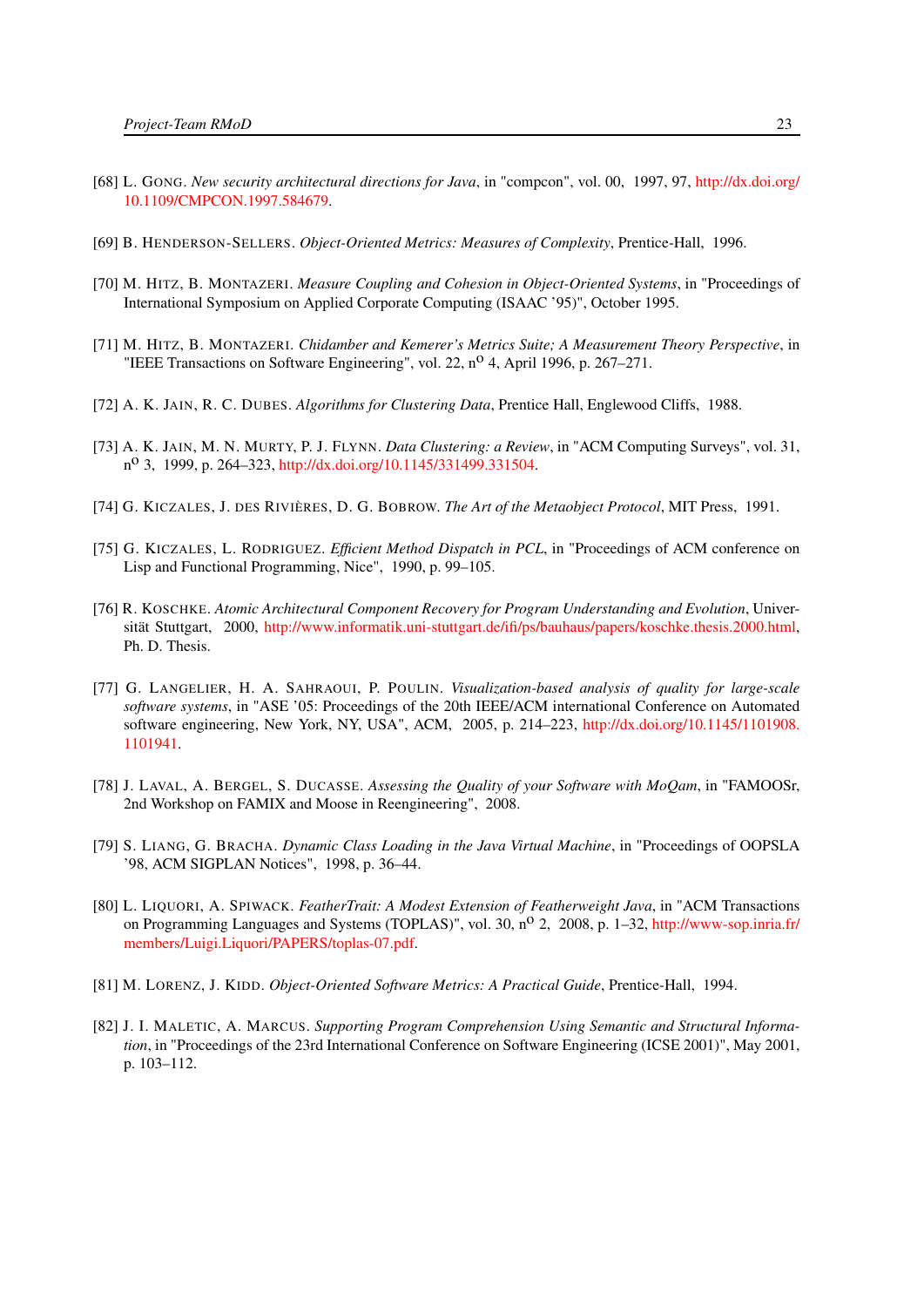- <span id="page-28-3"></span>[83] S. MANCORIDIS, B. S. MITCHELL, Y. CHEN, E. R. GANSNER. *Bunch: A Clustering Tool for the Recovery and Maintenance of Software System Structures*, in "Proceedings of ICSM '99 (International Conference on Software Maintenance), Oxford, England", IEEE Computer Society Press, 1999.
- <span id="page-28-1"></span>[84] A. MARCUS, L. FENG, J. I. MALETIC. *3D Representations for Software Visualization*, in "Proceedings of the ACM Symposium on Software Visualization", IEEE, 2003, p. 27-ff.
- <span id="page-28-6"></span>[85] A. MARCUS, D. POSHYVANYK. *The Conceptual Cohesion of Classes*, in "Proceedings International Conference on Software Maintenance (ICSM 2005), Los Alamitos CA", IEEE Computer Society Press, 2005, p. 133–142.
- <span id="page-28-10"></span>[86] R. MARINESCU. *Measurement and Quality in Object-Oriented Design*, Department of Computer Science, Politehnica University of Timișoara, 2002, Ph. D. Thesis.
- <span id="page-28-11"></span>[87] R. MARINESCU. *Detection Strategies: Metrics-Based Rules for Detecting Design Flaws*, in "20th IEEE International Conference on Software Maintenance (ICSM'04), Los Alamitos CA", IEEE Computer Society Press, 2004, p. 350–359.
- <span id="page-28-2"></span>[88] R. C. MARTIN. *Agile Software Development. Principles, Patterns, and Practices*, Prentice-Hall, 2002.
- <span id="page-28-5"></span>[89] T. MCCABE. *A Measure of Complexity*, in "IEEE Transactions on Software Engineering", vol. 2, no 4, December 1976, p. 308–320.
- <span id="page-28-7"></span>[90] J. MCCALL, P. RICHARDS, G. WALTERS. *Factors in Software Quality*, NTIS Springfield, 1976.
- <span id="page-28-8"></span>[91] T. MICELI, H. A. SAHRAOUI, R. GODIN. *A Metric Based Technique For Design Flaws Detection And Correction*, in "Proceedings IEEE Automated Software Engineering Conference (ASE)", 1999.
- <span id="page-28-14"></span>[92] M. S. MILLER. *Robust Composition: Towards a Unified Approach to Access Control and Concurrency Control*, Johns Hopkins University, Baltimore, Maryland, USA, May 2006, Ph. D. Thesis.
- <span id="page-28-13"></span>[93] M. S. MILLER, C. MORNINGSTAR, B. FRANTZ. *Capability-based Financial Instruments*, in "FC '00: Proceedings of the 4th International Conference on Financial Cryptography", vol. 1962, Springer-Verlag, 2001, p. 349–378.
- <span id="page-28-4"></span>[94] B. S. MITCHELL, S. MANCORIDIS. *On the Automatic Modularization of Software Systems Using the Bunch Tool*, in "IEEE Transactions on Software Engineering", vol. 32, n<sup>o</sup> 3, 2006, p. 193–208.
- <span id="page-28-9"></span>[95] N. MOHA, D. LOC HUYNH, Y.-G. GUEHENEUC. *Une taxonomie et un métamodèle pour la détection des défauts de conception*, in "Langages et Modèles à Objets", 2006, p. 201–216.
- <span id="page-28-12"></span>[96] O. NIERSTRASZ, S. DUCASSE, N. SCHÄRLI. *Flattening Traits*, in "Journal of Object Technology", vol. 5, n<sup>o</sup> 4, May 2006, p. 129–148, [http://www.jot.fm/issues/issue\\_2006\\_05/article4.pdf.](http://www.jot.fm/issues/issue_2006_05/article4.pdf)
- <span id="page-28-0"></span>[97] D. POLLET, S. DUCASSE, L. POYET, I. ALLOUI, S. CÎMPAN, H. VERJUS. *Towards A Process-Oriented Software Architecture Reconstruction Taxonomy*, in "Proceedings of 11th European Conference on Software Maintenance and Reengineering (CSMR'07)", R. KRIKHAAR, C. VERHOEF, G. DI LUCCA (editors), IEEE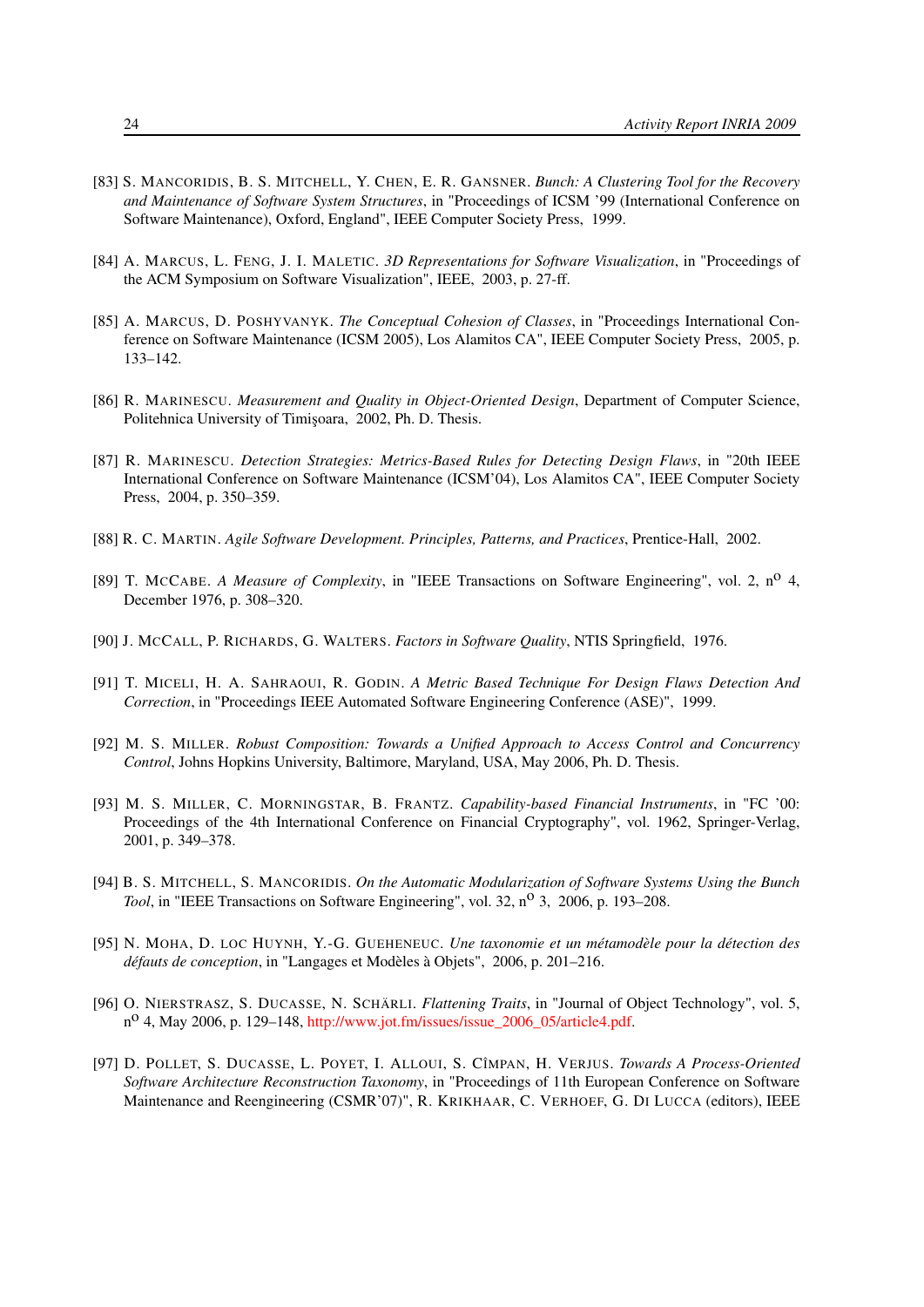Computer Society, March 2007, [http://scg.unibe.ch/archive/papers/Poll07a-CSMRSARTaxonomy.pdf,](http://scg.unibe.ch/archive/papers/Poll07a-CSMRSARTaxonomy.pdf) Best Paper Award.

- <span id="page-29-4"></span>[98] L. PONISIO, O. NIERSTRASZ. *Using Context Information to Re-architect a System*, in "Proceedings of the 3rd Software Measurement European Forum 2006 (SMEF'06)", 2006, p. 91–103, [http://scg.unibe.ch/archive/](http://scg.unibe.ch/archive/papers/Poni06aSimulatedAnnealing.pdf) [papers/Poni06aSimulatedAnnealing.pdf.](http://scg.unibe.ch/archive/papers/Poni06aSimulatedAnnealing.pdf)
- <span id="page-29-7"></span>[99] P. J. QUITSLUND. *Java Traits — Improving Opportunities for Reuse*, n<sup>o</sup> CSE-04-005, OGI School of Science & Engineering, Beaverton, Oregon, USA, September 2004, Technical Report.
- <span id="page-29-5"></span>[100] D. RAȚIU, S. DUCASSE, T. GÎRBA, R. MARINESCU. *Using History Information to Improve Design Flaws Detection*, in "Proceedings of 8th European Conference on Software Maintenance and Reengineering (CSMR'04), Los Alamitos CA", IEEE Computer Society, 2004, p. 223–232, [http://scg.unibe.ch/archive/](http://scg.unibe.ch/archive/papers/Rati04aHistoryImproveFlawsDetection.pdf) [papers/Rati04aHistoryImproveFlawsDetection.pdf.](http://scg.unibe.ch/archive/papers/Rati04aHistoryImproveFlawsDetection.pdf)
- <span id="page-29-9"></span>[101] J. REPPY, A. TURON. *A Foundation for Trait-based Metaprogramming*, in "International Workshop on Foundations and Developments of Object-Oriented Languages", 2006.
- <span id="page-29-10"></span>[102] F. RIVARD. *Pour un lien d'instanciation dynamique dans les langages à classes*, in "JFLA96", INRIA collection didactique, January 1996.
- <span id="page-29-11"></span>[103] J. H. SALTZER, M. D. SCHOROEDER. *The Protection of Information in Computer Systems*, in "Fourth ACM Symposium on Operating System Principles", vol. 63, IEEE, September 1975, p. 1278–1308.
- <span id="page-29-2"></span>[104] N. SANGAL, E. JORDAN, V. SINHA, D. JACKSON. *Using Dependency Models to Manage Complex Software Architecture*, in "Proceedings of OOPSLA'05", 2005, p. 167–176.
- <span id="page-29-12"></span>[105] N. SCHÄRLI, A. P. BLACK, S. DUCASSE. Object-oriented Encapsulation for Dynamically Typed Lan*guages*, in "Proceedings of 18th International Conference on Object-Oriented Programming Systems, Languages and Applications (OOPSLA'04)", October 2004, p. 130–149, [http://scg.unibe.ch/archive/papers/](http://scg.unibe.ch/archive/papers/Scha04bOOEncapsulation.pdf) [Scha04bOOEncapsulation.pdf.](http://scg.unibe.ch/archive/papers/Scha04bOOEncapsulation.pdf)
- <span id="page-29-6"></span>[106] N. SCHÄRLI, S. DUCASSE, O. NIERSTRASZ, A. P. BLACK. *Traits: Composable Units of Behavior*, in "Proceedings of European Conference on Object-Oriented Programming (ECOOP'03)", LNCS, vol. 2743, Springer Verlag, July 2003, p. 248–274, [http://scg.unibe.ch/archive/papers/Scha03aTraits.pdf.](http://scg.unibe.ch/archive/papers/Scha03aTraits.pdf)
- <span id="page-29-8"></span>[107] C. SMITH, S. DROSSOPOULOU. *Chai: Typed Traits in Java*, in "Proceedings ECOOP 2005", 2005.
- <span id="page-29-3"></span>[108] G. SNELTING, F. TIP. *Reengineering Class Hierarchies using Concept Analysis*, in "ACM Trans. Programming Languages and Systems", 1998.
- <span id="page-29-1"></span>[109] K. J. SULLIVAN, W. G. GRISWOLD, Y. CAI, B. HALLEN. *The Structure and Value of Modularity in SOftware Design*, in "ESEC/FSE 2001", 2001.
- <span id="page-29-0"></span>[110] D. VAINSENCHER. *MudPie: layers in the ball of mud.*, in "Computer Languages, Systems & Structures", vol. 30,  $n^0$  1-2, 2004, p. 5–19.